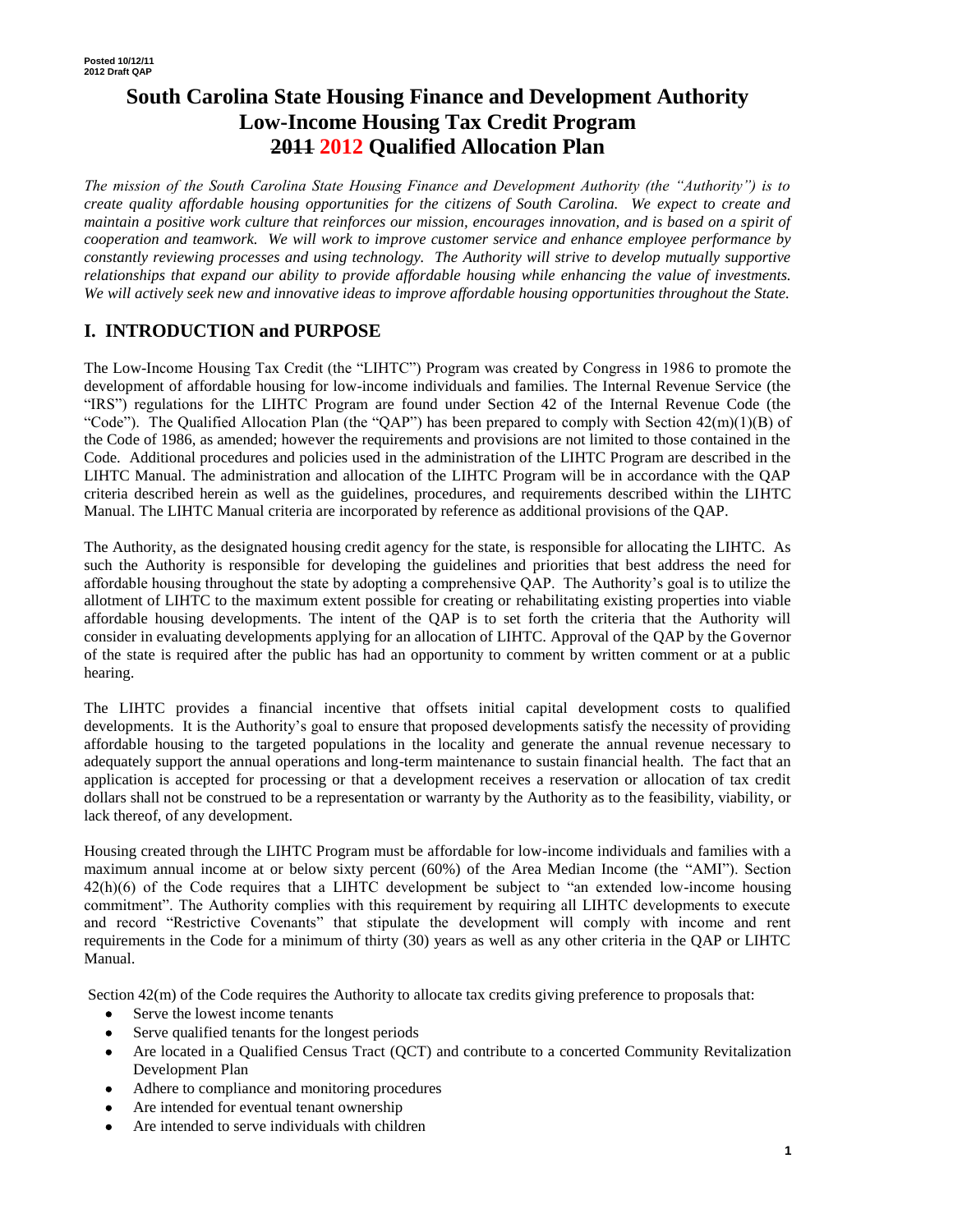- Give preference to those on public housing waiting lists
- Are energy efficient
- Have a historic nature

The following criteria will also be considered in the selection process:

- Site Criteria
- Location Characteristics
- Financial Characteristics
- Development Characteristics
- Targeting Characteristics
- Applicant/Development Team Characteristics

The Authority web site contains general and historical information concerning the LIHTC Program under the Housing Partners, Tax Credit section. The Authority's web address is: www.schousing.com. From time to time, the Authority may post bulletins or public notices to the tax credit web page in response to questions and requested clarifications submitted regarding the LIHTC Program. It is the applicant's responsibility to check the web page for updates. The web page provides a list of past LIHTC allocations and existing developments. LIHTC Program information may also be obtained by calling Laura Nicholson at (803) 896-9190, emailing laura.nicholson@schousing.com, faxing (803) 551-4925, or writing SCSHFDA, LIHTC Program, 300-C Outlet Pointe Blvd., Columbia, SC 29210.

## **II. THRESHOLD PARTICIPATION CRITERIA**

#### **1. Development Experience:**

In order to participate in the LIHTC program either the developer(s), general partner(s) in a limited partnership or the managing member(s) of a limited liability company must have experience in one LIHTC development or other successful multifamily rental development of at least seventy-two (72) units or two (2) developments of at least thirty-six units each. Experience in one LIHTC development or other successful multifamily rental development of at least seventy-two (72) units means coordinating the development team in planning, financing and constructing a development through the receipt of Certificates of Occupancy and reaching stabilized occupancy. All developers, general partners or managing members must complete a Previous Participation Certificate (see **Exhibit K**). For developments awarded LIHTCs in which the developer(s), general partner(s) in a limited partnership or the managing member(s) of a limited liability company do not have previous LIHTC experience, the Authority will require that a management company with previous successful LIHTC management experience be hired for a minimum of two (2) years.

Any application submitted by developers, general partners, or managing members who from January 1, 2001 through February 21, 2011 March 1, 2012 have been removed, debarred, or asked to voluntarily withdraw from a LIHTC partnership and/or have ever returned an entire allocation of LIHTC in South Carolina, other than for reasons beyond their control acceptable to the Authority, is ineligible to participate in South Carolina's LIHTC program.

Any application submitted by developers, general partners, or managing members who have been disqualified from participating in any other state or other allocating agency's LIHTC Program within the past six (6) years, other than for reasons beyond their control acceptable to the Authority, is ineligible to participate in South Carolina's LIHTC program.

Any application submitted by developers, general partners, or managing members who have been reported to the IRS (Form 8823) for uncorrected non-compliance issues by the Authority or other allocating agency's LIHTC administrator, at the Authority's sole discretion, may be ineligible to participate in South Carolina's LIHTC program. The Authority's determination of noncompliance violations is not subject to interpretation, appeal, or final IRS resolution of non-compliance violation.

### **2. Previous Year's Development Completion Status:**

All developers awarded  $2011$   $2010$  South Carolina tax credit development(s) must have closed the construction loan and purchased the land in order to submit an application in the 2012 2011 tax credit funding cycle. Evidence of the construction loan closing and the recorded warranty or fee simple deed must be provided to the Authority not later than March 1, 2012 February 21, 2011.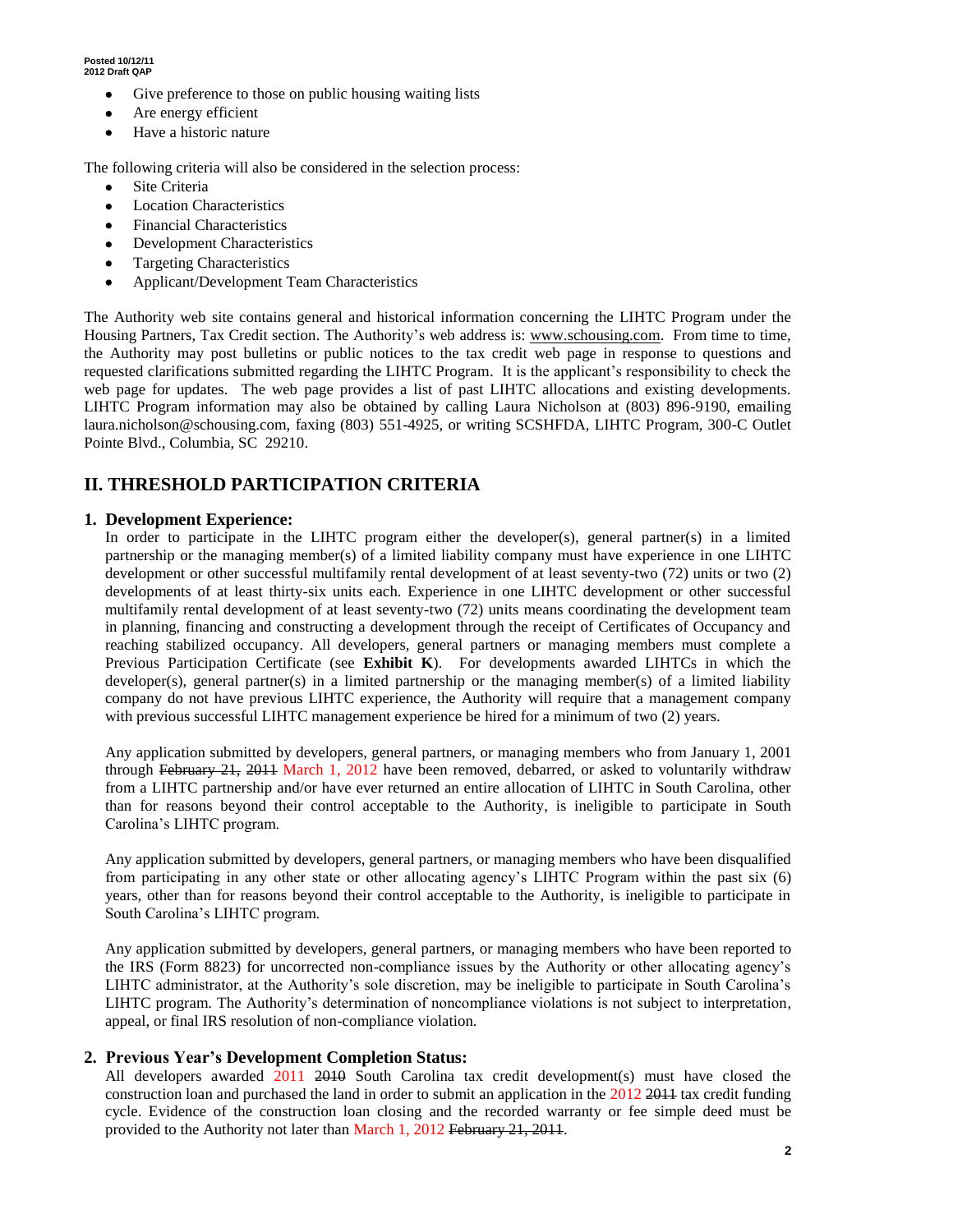#### **3. Financial Criteria:**

The Authority will assess review the financial capacity of the applicant or applicant group (to include all entities and/or persons taking an ownership interest in the development and all guarantors) financial capacity by using based on their most current (dated 2009 or 2010) financial statements. Audited or reviewed financial statements are preferred. However, The Authority will accept financial statements that have been audited, reviewed, or compiled by an independent certified public accountant (CPA). Only a balance sheet dated on or after December 31. 2010 is required. The Authority will accept a compilation report with or without full note disclosures. If notes are omitted, supplementary schedules for all significant assets and liabilities may be required. Financial statements prepared in accordance with accounting principles generally accepted in the United State (U.S. GAAP) are preferred. Statements prepared on the income tax basis or cash basis must disclose that basis in the report. An applicant or applicant group must have a minimum net worth of \$3 million dollars and minimum unrestricted liquid assets of \$1 million dollars. The Authority defines liquid assets as cash, cash equivalents, and investments that are held in the name of the entity(s) and/or person(s) and including cash in bank accounts, money market funds, U.S. Treasury bills, and equities traded on the New York Stock Exchange or NASDAQ. Certain cash and investments will not be considered liquid assets, including, but not limited to: 1) stock held in the applicant's own company or any closely held entity, 2) investments in retirement accounts, 3) cash or investments pledged as collateral for any liability, and 4) cash in property accounts including reserves. The liquidity requirement may be met by a current bank letter of credit. All liquid assets must be identified in the submitted financial statement. If no individual member of an applicant group meets the minimum financial requirements, then members may combine assets to meet the requirements by including a combining schedule in addition to their individual statements. The Authority reserves the right to verify information in the financial statements and all financial capacity statements made by applicants, lenders, accountants, and others, through phone calls and correspondence. If false statements are found to have been made at any point in time, all entities and/or person(s) associated with the application will be debarred from all Authority programs for three (3) years.

#### **4. City/County/Legislative Notification:**

Applicants are required to send a letter, not later than March 22, 2011 to the highest elected official of the locality (i.e. Mayor or County Administrator) and the State Representative and State Senator of where the development is to be located. While the applicant is encouraged to provide additional information, the notification letter must include the following:

- **a)** Contact information for the Applicant;
- **b)** Development information to include the following:
	- **1.** Total number of units,
	- **2.** Total Acreage of proposed site;
	- **3.** Tenant targeting- family, elderly, etc.;
	- **4.** Address of proposed site; and
- **c)** A statement offering to meet and discuss the proposed development with them.

### **III. CRITERIA for TIER ONE APPLICATION REVIEW**

The Authority, at its sole discretion, may reject a site based on information submitted in the application package, the site review findings, or other information obtained that the Authority determines renders the site undesirable for a LIHTC development.

#### **Positive Site Characteristics**:

**a)** Points will be awarded as listed below for services located within two (2), three (3) or four (4) miles as indicated by accessible public paved road, which are appropriate to the proposed tenant population. Distances should be measured using a computer based mapping system such as Google Maps Streets and Trips, Map Quest, or other similar distance calculating systems. Submitted area site plan to have ¼ mile, ½ mile and 1 mile radius circles shown from center of proposed site. Color photographs of all services to be included with the application and the name of the service should be visible in the photograph. Applicants may include one (1) primary and one (1) alternate positive site service for scoring purposes. All directions must be printed from the mapping system and included in the application for points to be awarded. **Directions that do not lead to the service, as stated in the directions provided with the Tier One application, will not be awarded points.** Distances are subject to Authority verification and will may be GPS measured and odometer confirmed by third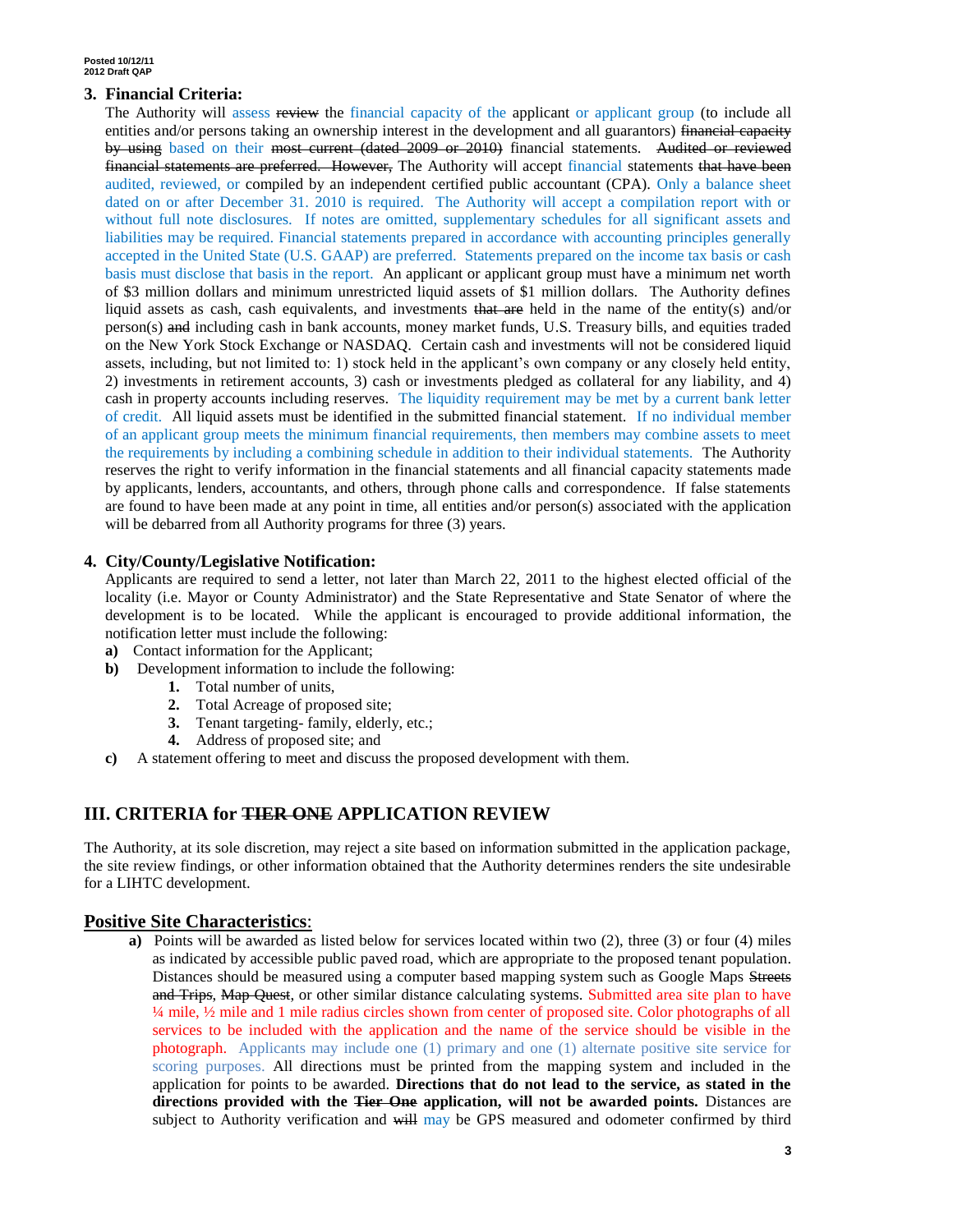party site analyst from center of entrance into site to center of entrance into service location. Only one (1) of each service type will be counted for points.

#### **The following services located within TWO (2) MILES of the development site earn three (3) points each:**

- Full Service Grocery Store (must be open and available to the general public and operate during regular business hours selling a full range of meats, produce, and dairy products)
- Pharmacy or Drug Store (must be open and available to the general public and operate during regular business hours)
- Convenience Store **and** Gas Station **Max. 9 pts**

#### **The following services located within THREE (3) MILES of the development site earn two (2) points each:**

- Restaurant
- Fire Station (Volunteer Fire Station qualifies)
- Full Service Banks or Credit Unions (free standing ATMs do not qualify)
- Public Park or Playground or Recreation Center or Senior Activity Center. They must be open to the general public and available to the targeted tenant population. Playgrounds at churches, schools, or in gated other neighborhoods and private gyms will not receive points.

#### **Max. 8 pts**

#### **The following services located with FOUR (4) MILES of the development site earn one (1) point each:**

- Doctor's Office (General Practitioners only not specialized practices), Emergency Clinics, Urgent Care Facilities, or Hospital (Facilities must be available to the general public and must not be exclusive)
- Police or Sheriff Station or Substation. (these facilities must be operational during regular business hours and be able to respond and provide both emergency and non-emergency services to the proposed development site)
- Public Schools **Max. 23 pts**

- **b)** Sites should be relatively flat with negligible water runoff from adjacent properties. The development entrance(s) should be at or above access road grade. Topography of the site should be consistent with adjacent sites and buildings. Sites with large hills, mounds and/or berms, steep slopes, ridges and/or valleys should be avoided since these types of site characteristics can increase development costs. Criteria will be determined by a third party site reviewer. **2 pts**
- **c)** Site is compatible with the surrounding land. Surrounding area is defined as within one-quarter (1/4) mile of the subject property. This means the site and multifamily development are compatible with the existing land use pattern. The surrounding area should be residential or an appropriate mix of commercial uses, appropriate to the targeted tenants, and residential uses, single and/or multifamily housing. Criteria will be determined by a third party site reviewer. **2 pts**
- **d)** Water and Sewer utility tie-ins are accessible and within 350 feet of the proposed site. Evidence of such availability must be verified by a letter from the City/County official or utility provider. **2 pts OR**

 Water and Sewer utility tie-ins are accessible and within 351 to 500 feet of the proposed site. Evidence of such availability must be verified by a letter from the City/County official or utility provider. **1 pt**

### **Detrimental Site Characteristics:**

For the detrimental characteristics below, the Authority defines its determination of distance as the shortest distance, in a straight line, from the closest site boundary line to the detrimental site characteristic to determine whether negative points will be assessed.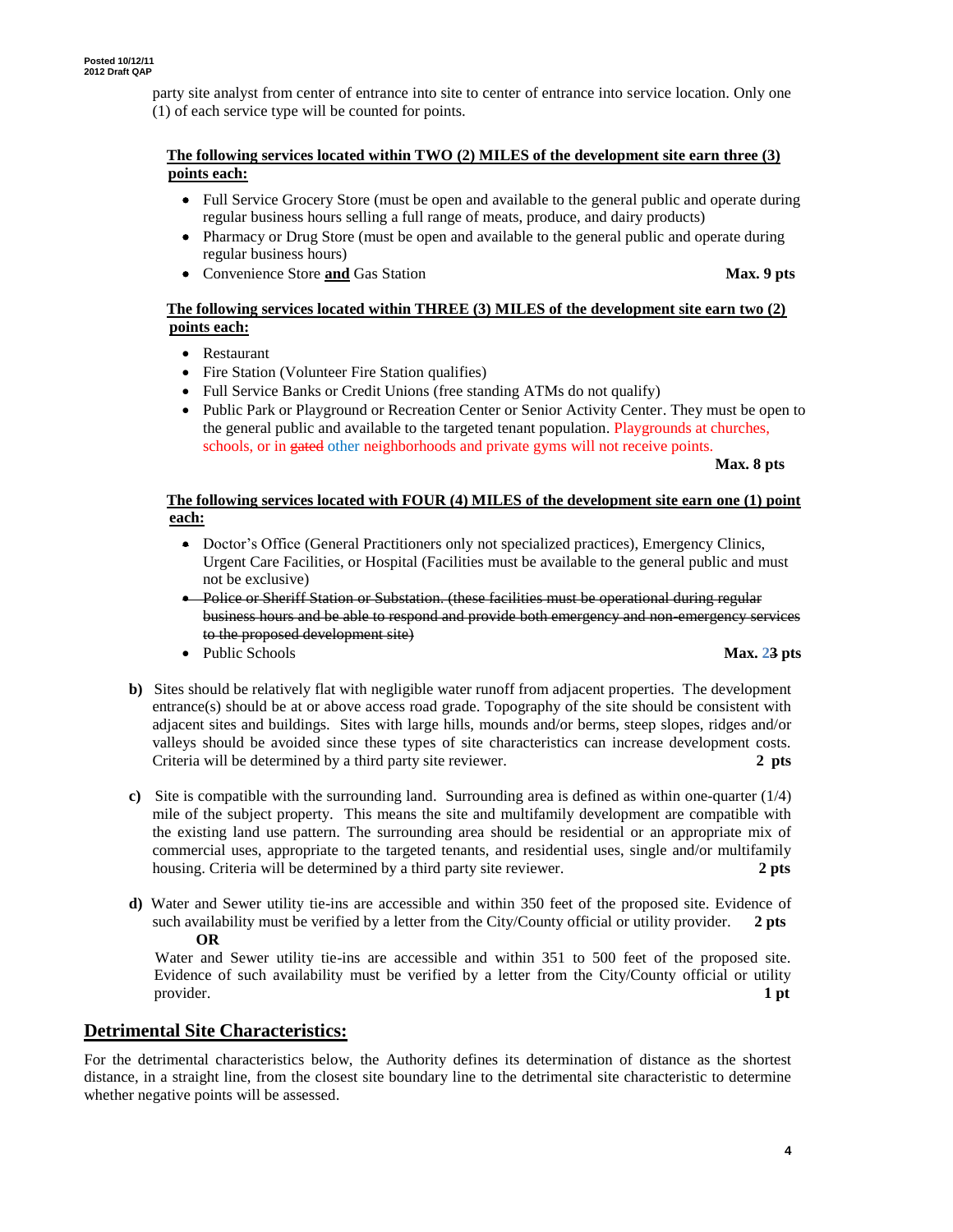- **1.** The following Detrimental Development Characteristics are **not allowed for any development site**. This list is not all inclusive and may be expanded:
	- **a)** Applications proposing an existing development to be subdivided into two (2) or more developments
	- **b)** Applications proposing developments for the same tenant populations within the same defined market area of existing Authority funded developments (tax credit, tax exempt bonds, etc.) that have a history of vacancy rates greater than ten percent (10%). Vacancy rates will be determined by using the second and fourth quarter vacancy rates reported by the property management for an existing development's previous year's operations. The Authority will make exceptions to the above requirement if the Authority determines, in its sole discretion, that the reason for the existing development having a history of vacancy rates greater than ten percent (10%) is not an issue of an "existing market" for the tenant population, but other characteristics that may or may not be resolvable (e.g. location, physical appearance, etc.)
	- **c)** Applications proposing scattered site developments that are not, in the Authority's determination, within the same primary market area and/or county boundaries
	- **d)** Any site listed on or adjacent to a site listed on the National Priority List under CERCLA.
- **2.** These **detrimental characteristics** will be assessed for each site with no limit to the negative points a site may accumulate.

#### **Three (3) points per item will be deducted for the following:**

- **a)** Sites within five hundred (500) feet of an easement containing an electric substation, whether it is active or inactive.
- **b)** New construction sites where any portion contains or permits any easements for overhead electric power lines, regardless of voltage, and/or such electric power lines encumber the proposed site with the exception of the outside perimeter of the site for the distribution of electric service for other unrelated properties. A development proposing to bury all power lines will be exempt from this detrimental determination if documentation is provided from the utility provider stating that all power lines will be underground
- **c)** Sites where a portion of any building is located within the fall distance of any pole, tower or support structure of a high voltage transmission power line, communications transmission tower, microwave relay dish or tower, or commercial satellite dish (radio, TV cable, etc.). For field analysis, the Authority will use tower height as the fall distance. For the purpose of the QAP, a high voltage electric transmission line is a power line that carries a nominal voltage level greater than 60KV (sixty kilovolts). All fall distances for any tower, support structure or poles as listed above must be shown on the development site plan.
- **d**) Sites where a nearby active railroad causes excessive noise and vibration. At the Tier One application submission, an Applicant submitting a proposed development within five hundred (500) feet of an active, in use railroad(s) is required to submit, from a qualified professional, an objective third party noise study that addresses the impact of the nearby railroad, specifically the frequency, noise levels, and shock vibrations levels, on the proposed development. The study must not be older than two (2) years prior to the application Tier One submission date and must adhere to the U.S. Department of Housing and Urban Development (the "HUD") environmental criteria and standard for noise abatement regulation, which states the maximum acceptable day/night average decibel level of sixtyfive (65) dBA for exterior noise, along with any other analysis deemed pertinent to the noise study and its conclusion. The study must state the average decibel level on the site is less than sixty-five (65) dBA and must support the placement of the development on the proposed site. Those sites where exterior noise is sixty-five (65) dBA and above but not exceeding seventy-five (75) dBA may be submitted; however, a noise mitigation plan must also be submitted. The mitigation plan must specifically state what measures will be used to reduce the noise levels at the site and the noise study must indicate that the measures to be used will bring the unacceptable noise level at the site down to the acceptable noise level of less than sixty-five (65) dBA. The Authority, in its sole discretion, may approve or reject the site regardless of the conclusions reported in the study. If a railroad is listed as inactive then documentation from the owner of the railroad must be submitted indicating such.
- **e)** Sites where the Authority and/or its third party consultant determines the slope/terrain is not acceptable for development. All existing and proposed grades must be shown on the development plan.
- **f)** Sites where existing wetlands, natural, or man-made attributes could have a substantially negative effect on the development (e.g. 100 year flood plain, streams, ravines, drainage, waterways, etc.). At a minimum, the site should be 70% buildable with the listed conditions found primarily on the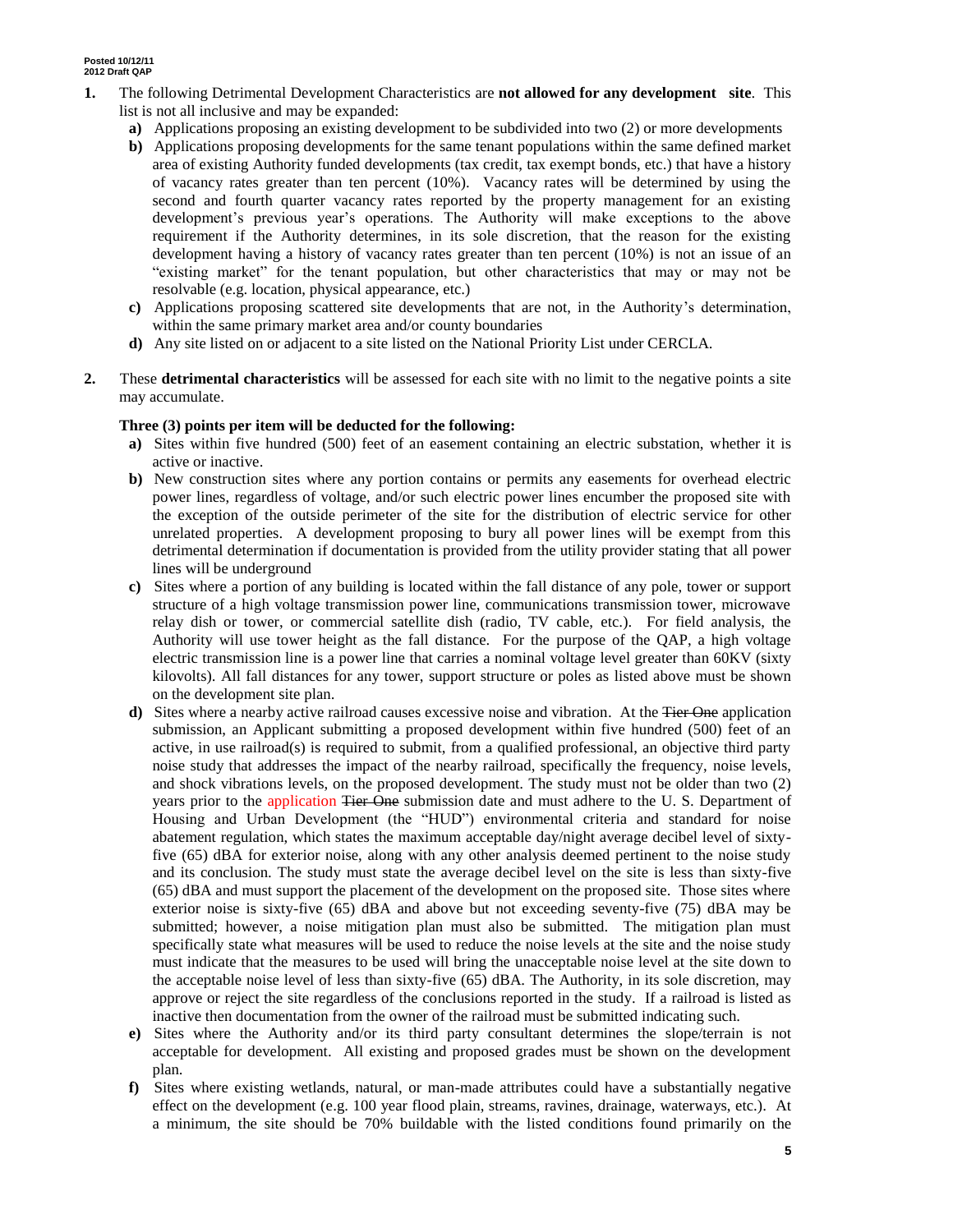perimeter or fringes of the development site. If wetland areas are found on the interior of the site they should be successfully incorporated into the development's landscaping plan and complement existing green space areas.

- **g)** Sites within one-half (1/2) mile of a treatment, storage, or disposal facility for hazardous wastes, a sewage treatment plant, an active or inactive solid waste disposal facility and/or solid waste transfer facility;
- **h)** Sites within one (1) mile of an operating hog/chicken/turkey farm or processing plant;
- **i)** Sites within one quarter  $(1/4)$  one half  $(1/2)$  mile of any State or County jail, prison, detention center prison or correctional facility that are long term or permanent stay facilities.

#### **Two (2) points per item will be deducted for the following:**

- **a)** Sites within five hundred (500) feet of any commercial junkyard or salvage yard; trash heap, dump pile, or other eyesore as determined by the Authority;
- **b)** Sites within five hundred (500) feet of a pipeline(s) (excluding low pressure natural gas distribution lines, water and sewer lines);
- **c)** Sites within one-quarter (1/4) mile of adult video/entertainment clubs;
- **d**) Sites within one-quarter (1/4) mile of bars and night clubs. Full service restaurants that have a bar area within the restaurant are not considered bars/night clubs;
- **e)** Sites within one quarter  $(1/4)$  one half  $(1/2)$  mile of an operating industrial plant/area facility including but not limited to: steel manufacturers, oil refineries, ports, chemical plants, plastic manufacturers, airports, automotive and engine parts manufactures and food processing plants.
- **f)** Sites that require the execution of voluntary or involuntary cleanup agreements with Department of Health and Environmental Control or any other third party organizations as noted in a Phase II environmental assessment report. A site that has already **fully** completed any cleanup agreements will not incur negative points. Documentation referencing such must be submitted with the Phase II environmental assessment report.

#### **Market Study Criteria:**

Proposed developments must be economically viable proposals justified by the market study findings. The capture rate, market advantage, absorption/lease–up period and overall vacancy rate are critical components in the assessment. A market study, completed by an analyst on the Authority's approved market analyst list, must be submitted with the tax credit application and meet the following requirements: will be evaluated based on the final recommended changes, if any, of the market analyst. All Tier Two applications submitted without incorporating the required market analyst changes will be eliminated from funding consideration.

**a) Capture Rates:** Developments must have a capture rate below 40%. Developments with a capture rate at or above 40% will be eliminated. with the lowest capture rates:

Family Developments:

- Overall capture rate of 0% to less than 10% will receive 3 points;
- Overall capture rate at 10% but below 20% will receive 2 points;
- Overall capture rate at 20% but below 35% will receive 1 point;
- Overall capture rate at 35% but below 40% will receive 0 points.

Developments with a capture rate at 40% and above will be eliminated. Older Persons and Elderly Developments:

- Overall capture rate of 0% to less than 15% will receive 3 points;
- Overall capture rate at 15% but below 25% will receive 2 points;
- Overall capture rate at 25% but below 35% will receive 1 point;
- Overall capture rate at 35% but below 40% will receive 0 points.
- Developments with a capture rate at 40% and above will be eliminated.
- **b) Market Advantage:** Developments must have an overall minimum market advantage of 10%. Development not meeting the minimum 10% market advantage will be eliminated. with the highest market advantage:

Overall market advantage of 40% or greater will receive 4 points; Overall market advantage of 30% but less than 40% will receive 3 points; Overall market advantage of 20% but less than 30% will receive 2 points; Overall market advantage of 10% but less than 20% will receive 1 point. Overall market advantage of less than 10% will be eliminated.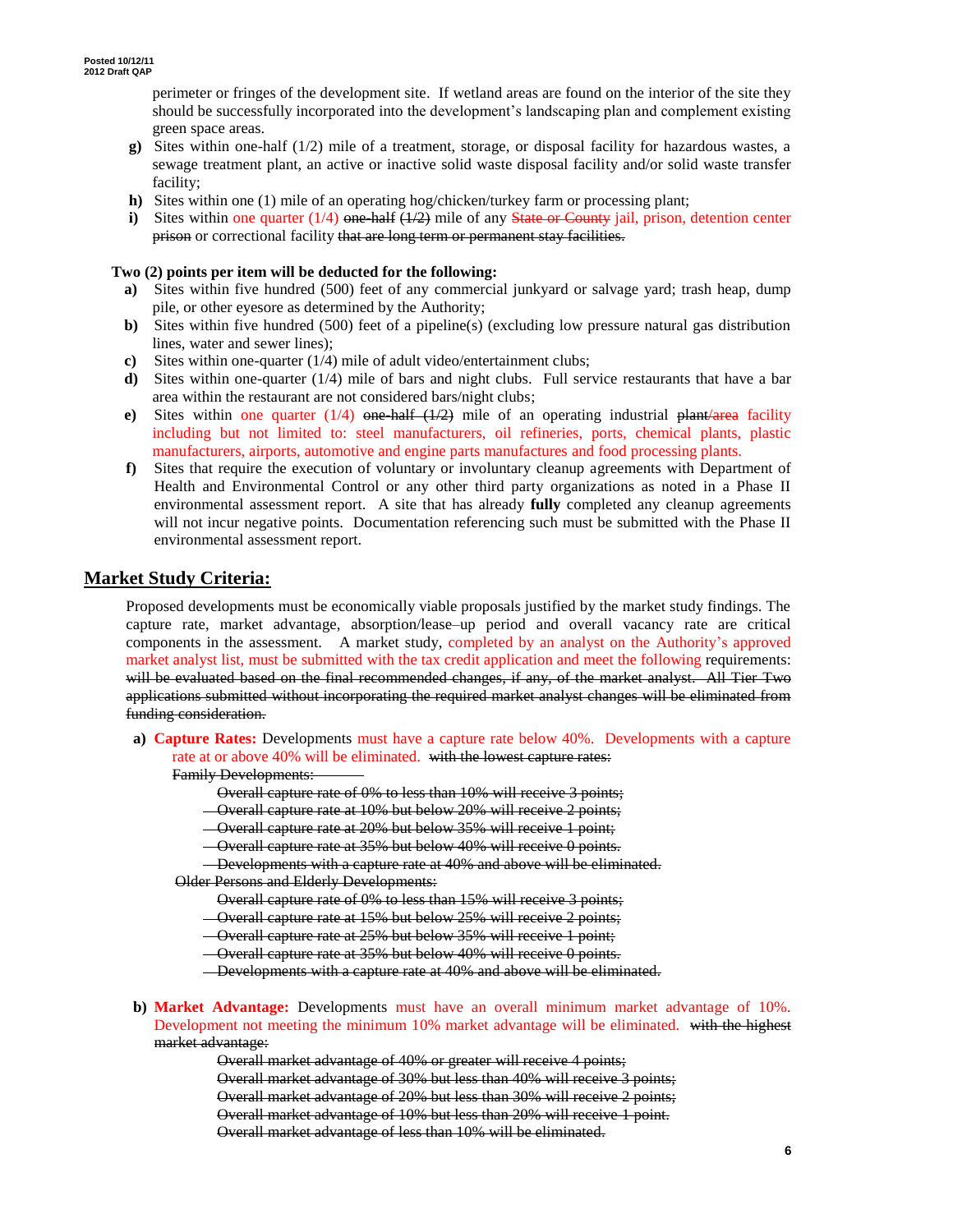Note: Developments will be required for one (1) year, beginning the date the placed in service application is received by the Authority, to maintain a  $10\%$  the initial market advantage level. submitted in the Tier Two tax credit application. Prior to a development beginning initial lease-up, the proposed rent levels by bedroom size must be submitted to the Authority. The Authority will provide its third party market analyst who completed the development's market study with the proposed placed in service rents and a determination will be made by the market analyst as to whether the proposed rents still meet the  $10\%$  initial market advantage percentage. For which points were awarded. If rents do not comply then the rents MUST be adjusted to meet the minimum 10% initial market advantage percentage for which points were awarded. In the event of a softening or declining market at the time a development places in service the Authority will allow a rent floor at the level of the rents submitted at initial application submission. Tier Two rents submitted. **Developments not in compliance will not receive 8609s.** 

**c) Overall Vacancy Rate:** Developments proposed in markets where the overall existing stabilized LIHTC developments vacancy rate is ten percent (10%) or greater will be eliminated. have an overall vacancy rate as follows:

> Overall vacancy rate of less than 5% will receive 3 points; Overall vacancy rate of 5% but less than 7% will receive 2 points; Overall vacancy rate of 7% but less than 10% will receive 1 point. Proposed developments will not be considered for funding in any market areas where the overall LIHTC unit vacancy rate is ten percent (10%) or greater.

**d) Absorption/Lease-Up Periods:** Developments must have absorption/lease-up period of 15 months or less. Proposed developments with absorption/lease-up periods of 16 months or more will be eliminated. with the shortest absorption/lease up periods:

Family Developments:

- Overall absorption periods of 0-6 months will receive 3 points;
- Overall absorption periods of 7-9 months will receive 2 points;
- Overall absorption period of 10-12 months will receive 1 point;
- Overall absorption period of 13-15 months will receive 0 points.
- Overall absorption period of 16 months or more will be eliminated.

Older Persons and Elderly Developments:

- Overall absorption periods of 0-6 months will receive 4 points;
- Overall absorption periods of 7-9 months will receive 3 points;
- Overall absorption periods of 10-12 months will receive 2 points;
- Overall absorption periods of 13-15 months will receive 1 point.
- Overall absorption periods of 16 months or more will be eliminated.

### **Tax Credit Development Experience:**

**a)** Owners (which include individual(s), corporation(s), or in the case of a limited partnership, the general partners(s)) will receive points for previous development of successful LIHTC properties that have been completed over the past ten (10) years. The owner may include experience gained as an owner in another firm, but not as an employee of another firm. Experience in LIHTC development (to include 4% and 9% Tax Credits, TCAP and Exchange funded developments) means, coordinating the development team from the planning, financing and construction of a development through the receipt of Certificates of Occupancy and issuance of 8609s. Applicants **must have a current ownership interest** in the development(s) listed for points on **Exhibit K**. Experience will be awarded as follows:

| 1 point  | 1 LIHTC project or 1-199 units      |           |
|----------|-------------------------------------|-----------|
| 2 points | 2 LIHTC projects or 200-299 units   |           |
| 3 points | 3 LIHTC projects or 300-399 units   |           |
| 4 points | 4 LIHTC projects or 400-499 units   |           |
| 5 points | 5 LIHTC projects or 500-599 units   |           |
| 6 points | 6 LIHTC projects or 600-699 units   |           |
| 7 points | 7+ LIHTC projects or 700 plus units | Max 7 pts |

**b**) Owners (which include individual(s), corporation(s), or in the case of a limited partnership, the general partners(s)) will receive points for the previous development of successful LIHTC properties in South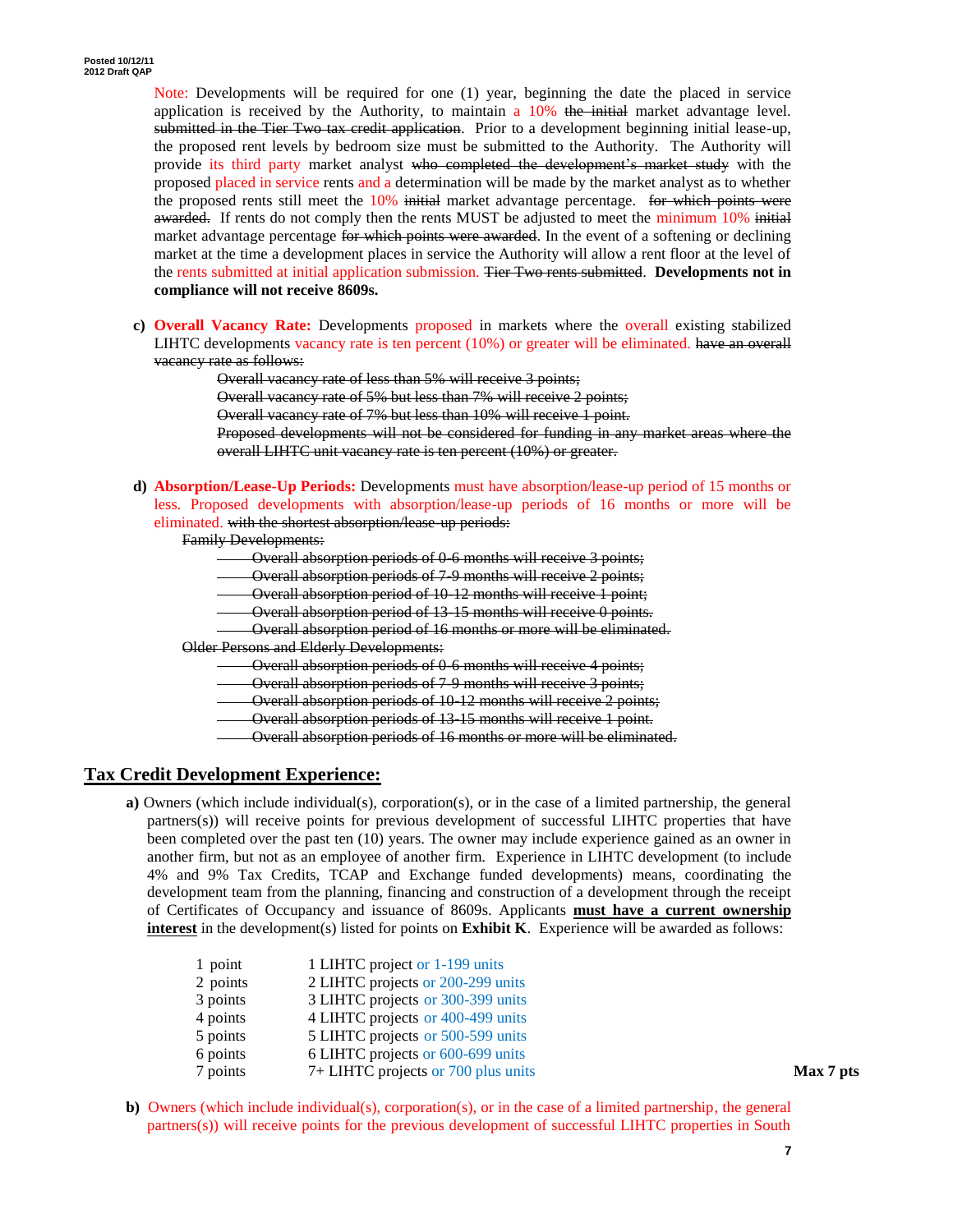Carolina. Points will be awarded for previous South Carolina developments that have placed in service over the past ten (10) years **and** have received 8609s **and** are in compliance with all applicable compliance rules and regulations for both Section 42 and the Authority. Applicants **must have a current ownership interest** in the development(s) listed for points on **Exhibit K.** Experience will be awarded as follows:

| $\frac{1}{2}$ point   | 1 LIHTC project  |           |
|-----------------------|------------------|-----------|
| $1$ point             | 2 LIHTC projects |           |
| $1\frac{1}{2}$ points | 3 LIHTC projects |           |
| 2 points              | 4 LIHTC projects | Max 2 pts |

For every development listed for both parts (a) and (b) above, the general partner(s) must be in compliance with and in good standing with both the Authority and the syndicator/equity provider. **Exhibit K-1** must be completed by the syndicator/equity provider and submitted with **Exhibit K** as part of the Tier One application submission. If **Exhibit K-1** is not provided then experience points will not be awarded.

#### **6. TCAP and Exchange Program Completion Status:**

All developers awarded TCAP and Exchange program funds in South Carolina in conjunction with any years' tax credit development that have not met the initial completion and placed in service application requirements as specified in the development's TCAP or Exchange Program Written Agreement will receive negative points. Any Authority approved extensions granted to developers not able to meet the initial completion date and placed in service application requirement do not allow developers an exception in meeting the initial completion and placed in service application deadline. -**5 pts**

### **Targeting Characteristics:**

- **a)** Developments that elect to serve individuals on waiting lists for public housing. To receive points, the Applicant must include in their marketing plan a description of outreach, marketing and advertising methods used to attract individuals on public housing waiting lists as well as evidence that the public housing agencies have been contacted (i.e. copy of the eertified letter sent to the PHA along with a signed return receipt). Applicants must not use minimum income criteria to reject Section 8 Housing Choice Voucher Participants when their income reflects that they can pay their portion of the rent. The site's minimum income needed for a household to pay the rent on the unit will be based on the actual amount that the Section 8 Housing Choice Voucher Participants would have to pay after the subsidy rather than the entire rent on the unit. **2 pts**
- **b)** Points will be given to developments that:
	- **(i)** Submit an acceptable Conversion Agreement, and other documentation as required, that provides for tenant ownership at the end of the initial fifteen (15) year compliance period. In order to receive points, the Applicant must submit a conversion plan as well as other required documentation that includes but is not limited to a detailed timeline outlining how the tenants will become homeowners. The conversion plan must include all homebuyer counseling programs to be provided along with the financial procedure that will be used to transfer the rental units into homeownership. The Applicant must execute a Conversion Agreement providing that the units will be converted to tenant ownership at the end of fifteen (15) years or twenty (20) years if receiving state HOME funds; **5 pts OR**

**(ii)** Voluntarily extend the thirty- year compliance period for an additional five- year term. **5 pts**

- **c)** Points will be given to developments designating rental housing for specific tenant populations as outlined in this section. In order to be considered for these points, the development/units must be designed and equipped to serve the needs of the designated tenant population. Such design and equipment must be in addition to the minimum design requirements necessary to comply with state and federally mandated accessibility requirements and must be fully described in the application. A Marketing Plan must be submitted with the Tier One application to receive these points. Choose only one (1) of the following: **5 pts**
	- **(i)** One hundred percent (100%) of the development is designed for individuals or families with children. To receive these points at least twenty-five percent (25%) of the low-income units must contain three (3) or more bedrooms.
	- **(ii)** At least eighty percent (80%) of the units are designed, equipped and occupied by older person(s) fifty-five years of age or older. The remaining twenty percent (20%) of units must be designed, equipped, and occupied by special needs populations. All new construction developments are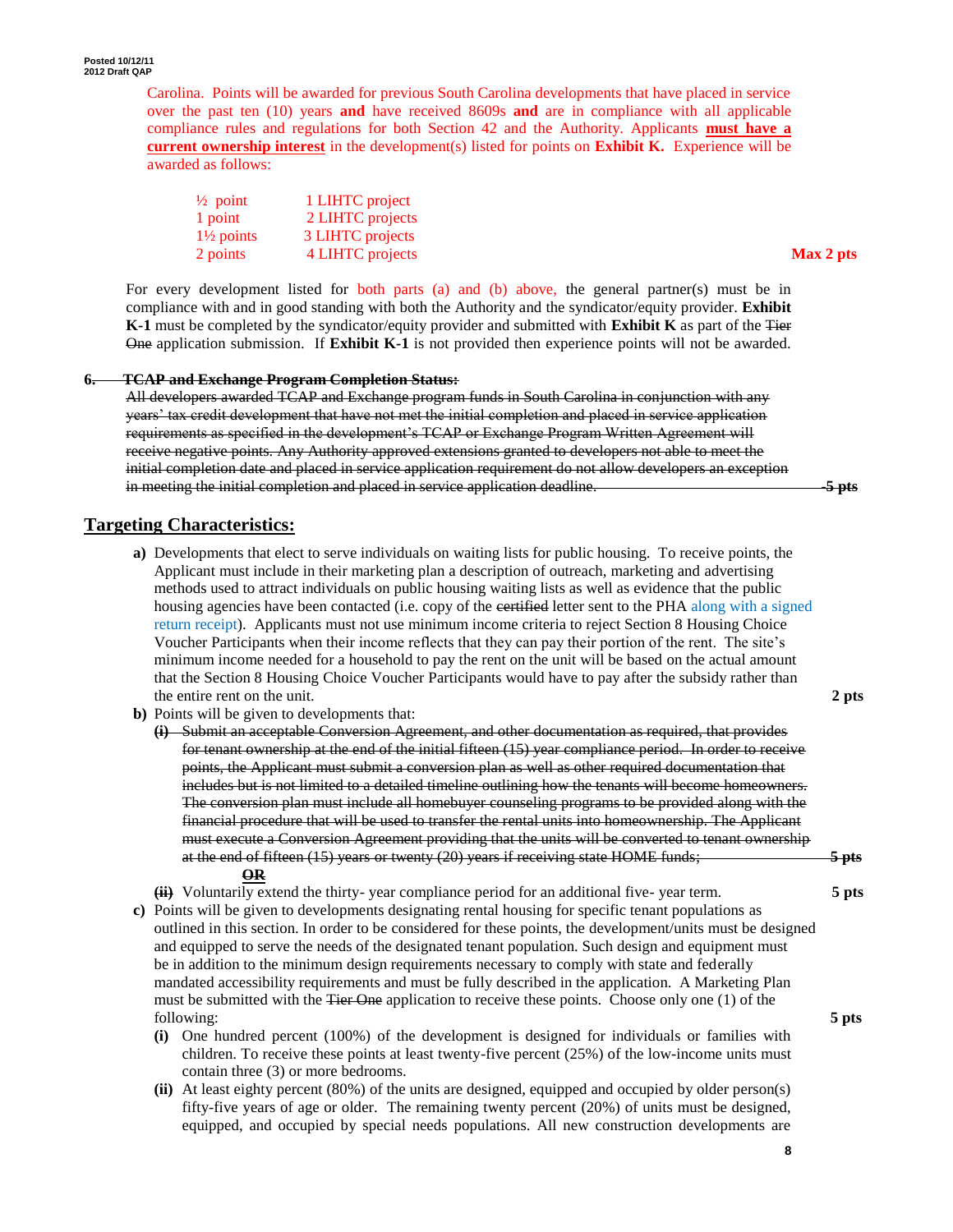limited to one (1) or two (2) bedroom units*.* All new construction developments, greater than a one (1) story structure must be accessible to all additional stories by elevators. Acquisition with rehabilitation developments more than one (1) story must provide evidence that existing elevators have received regular maintenance and are in good working condition as of the Tier Two application submittal date to service all upper level rental units. Those developments without existing elevators will be required to install elevators. Developments designating 100% of the units for persons 55 or older are eligible for these points.

**(iii)** At a minimum, (10%) of the total units are set-aside for disabled and special needs tenants. Developments seeking points under this criterion should include a letter from the appropriate disability agency regarding the need for these units.

#### **Development Size Characteristics**

Total development size **(choose only one)**:

**a)** Developments at or below (56) total units. **3 pts b**) Developments at or below having (57) to (72) total units. **2.5 pts c)** Developments above (72) units but at or below having (73) to (96) total units. **1 3 pts**

Note: New construction developments consisting of 97 units or more may not participate in the competitive 9% tax credit program.

#### **Readiness Issues**

Written statement from the City/County that the development site is properly zoned and consistent with the proposed use. **3 pts**

### **IV. CRITERIA for TIER TWO APPLICATION REVIEW**

#### **Development Characteristics**

#### **Optional Development Design Criteria Points:**

This section allows developers to choose various optional design criteria to be included as part of the development. All developments **must** obtain a minimum of one hundred ten (110) twenty (120) points from this section to avoid disqualification. Although developments may choose to do more, the maximum number of points to be awarded from this section (items 1-30) is one hundred ten  $(110)$  twenty  $(120)$ .

| 1.  | Roof shingles must be architectural style anti fungal and warranted for a minimum of thirty (30) years.                                                                                                                                                                                                                                                                                                                                      | 8 pts  |
|-----|----------------------------------------------------------------------------------------------------------------------------------------------------------------------------------------------------------------------------------------------------------------------------------------------------------------------------------------------------------------------------------------------------------------------------------------------|--------|
| 2.  | Attic insulation rated R-38 or higher.                                                                                                                                                                                                                                                                                                                                                                                                       | 3 pts  |
| 3.  | Energy Star rated HVAC systems (15 SEER or greater) in all units.                                                                                                                                                                                                                                                                                                                                                                            | 5 pts  |
| 4.  | All units must have a balcony, sunroom, or patio. A sunroom must contain a minimum of three (3) window<br>panels and have distinct architectural separation from the living room. Patios must be at least 64 sq. ft. Front                                                                                                                                                                                                                   |        |
|     | porches are not considered patios.                                                                                                                                                                                                                                                                                                                                                                                                           | 10 pts |
| 5.  | Curbing for paved areas throughout the development site including the parking areas.                                                                                                                                                                                                                                                                                                                                                         | 5 pts  |
| 6.  | Gazebo (Must be covered and have bench seating; must be permanently affixed and constructed in place<br>be ADA compliant, accessible and contain a minimum of 100 square feet) or covered picnic shelter (must<br>have a table and bench seating and must be ADA compliant and accessible) in an appropriate location. (May<br>not be selected for points if using this option as a recreation area for older persons under Mandatory Design |        |
|     | Criteria, All Development Types, item 6.b)                                                                                                                                                                                                                                                                                                                                                                                                   | 3 pts  |
| 7.  | Irrigation/sprinkler system serving all landscaped areas.                                                                                                                                                                                                                                                                                                                                                                                    | 10 pts |
| 8.  | Underground utilities (gas/electric, cable and phone) throughout the development site.                                                                                                                                                                                                                                                                                                                                                       | 5 pts  |
| 9.  | Provide in the community room a minimum of two (2) current updated computer systems, manufactured<br>within the last 12 months, to include new computers, new printers, and a new scanner. The computers<br>must be equipped with high speed Internet service (e.g. broadband or cable). It is expected that printer<br>cartridges, computer supplies and ongoing maintenance of the computers and systems will be furnished as              |        |
|     | part of receiving these points.                                                                                                                                                                                                                                                                                                                                                                                                              | 3 pts  |
| 10. | Each unit must have an Energy Star ceiling fan with light fixture in the living room and an Energy Star                                                                                                                                                                                                                                                                                                                                      |        |
| 11. | overhead light fixture in each bedroom. All ceiling fans and overhead lights must connect to wall switches.<br>Full size Energy Star refrigerator, with ice maker, having a minimum size of eighteen (18) cubic feet. (May                                                                                                                                                                                                                   | 5 pts  |
|     | not be selected for points if also selecting #30)                                                                                                                                                                                                                                                                                                                                                                                            | 5 pts  |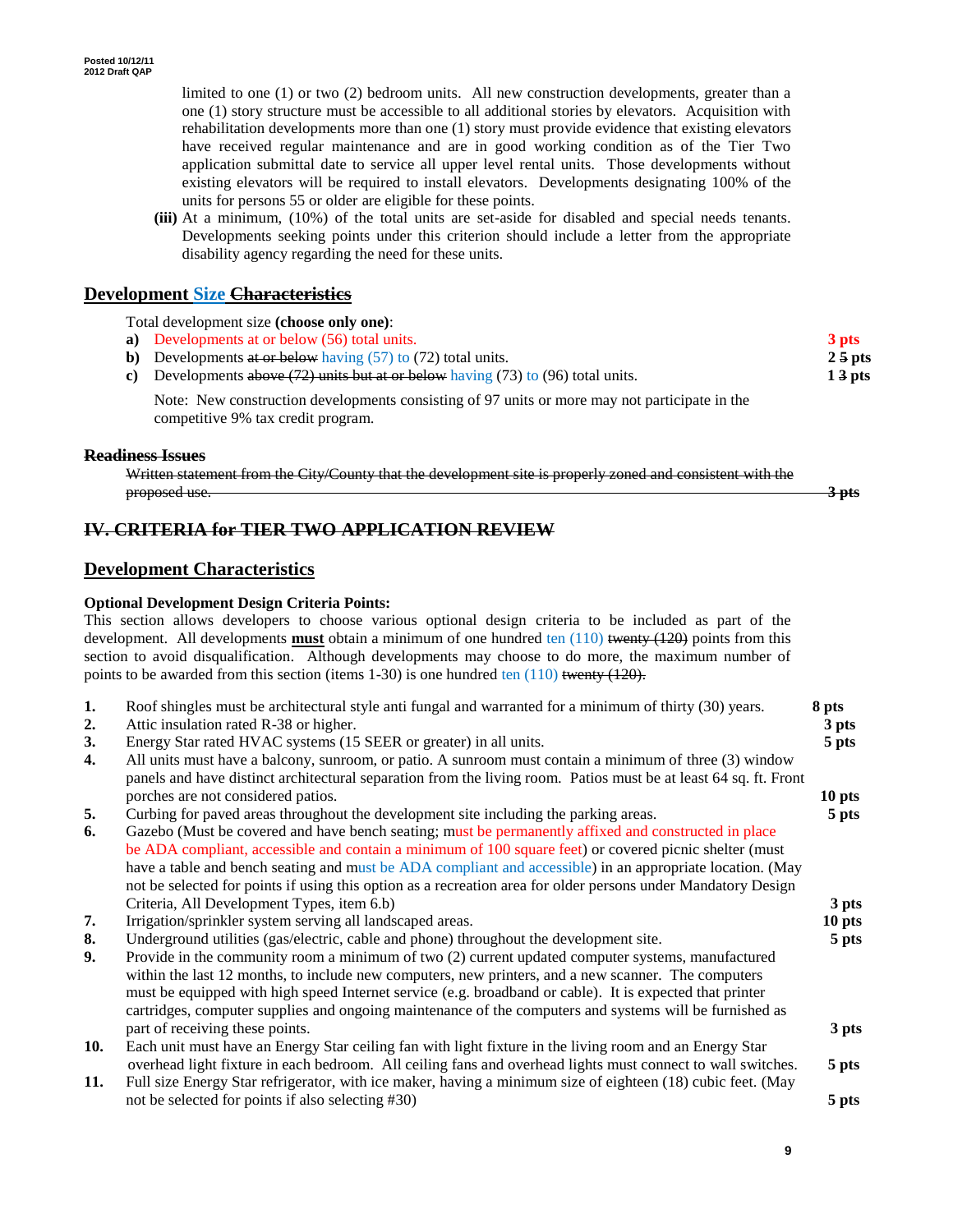| 12. | All units pre-wired for high speed (broadband) Internet hook-up with at least one (1) centrally<br>3 pts                                                                           |                                                                                                               |        |  |  |  |
|-----|------------------------------------------------------------------------------------------------------------------------------------------------------------------------------------|---------------------------------------------------------------------------------------------------------------|--------|--|--|--|
|     | located connection port and connection ports in all bedrooms or wireless computer network.                                                                                         |                                                                                                               |        |  |  |  |
| 13. | Over the range mounted microwave oven, with re-circulating fan, in all units.<br>4 pts                                                                                             |                                                                                                               |        |  |  |  |
| 14. | All units must have a Range Queen or comparable extinguishing system over the stove or have element<br>3 pts                                                                       |                                                                                                               |        |  |  |  |
| 15. | temperature control plates on each stove burner (e.g. Safe-T-element, etc).<br>A minimum square footage per unit based on the number of bedrooms per unit specified as follows. To |                                                                                                               |        |  |  |  |
|     |                                                                                                                                                                                    | qualify, all of the units must meet the minimum square footage per unit. The Authority considers the          |        |  |  |  |
|     |                                                                                                                                                                                    | square footage of an individual unit to be the usable living space measured from the interior wall to         |        |  |  |  |
|     | interior wall.                                                                                                                                                                     |                                                                                                               | 20 pts |  |  |  |
|     |                                                                                                                                                                                    |                                                                                                               |        |  |  |  |
|     | Bedrooms per Unit                                                                                                                                                                  | Minimum Sq. Ft. per Unit                                                                                      |        |  |  |  |
|     | One<br>Two                                                                                                                                                                         | 750<br>950                                                                                                    |        |  |  |  |
|     | Three                                                                                                                                                                              | 1,100                                                                                                         |        |  |  |  |
|     | Four                                                                                                                                                                               | 1,250                                                                                                         |        |  |  |  |
|     |                                                                                                                                                                                    |                                                                                                               |        |  |  |  |
| 16. | all the units must provide the minimum number of bathrooms as specified.                                                                                                           | Providing bathrooms per unit based on the number of bedrooms according to the following. To qualify,          | 20 pts |  |  |  |
|     | Bedrooms per Unit                                                                                                                                                                  | Bathrooms per Unit                                                                                            |        |  |  |  |
|     | One                                                                                                                                                                                | One Full                                                                                                      |        |  |  |  |
|     | Two                                                                                                                                                                                | One Full and One 3⁄4 bath                                                                                     |        |  |  |  |
|     | Three                                                                                                                                                                              | Two Full                                                                                                      |        |  |  |  |
|     | Four                                                                                                                                                                               | Two Full and One-Half                                                                                         |        |  |  |  |
|     |                                                                                                                                                                                    | Bathrooms are defined as follows: 1/2 bathroom contains a toilet and vanity with sink; 3/4 bathroom contains  |        |  |  |  |
|     |                                                                                                                                                                                    | a toilet, vanity with sink, and a shower; and a full bathroom contains a toilet, vanity with sink, and a      |        |  |  |  |
|     | tub/shower combination. ADA units ONLY may have a roll in shower.                                                                                                                  |                                                                                                               |        |  |  |  |
| 17. |                                                                                                                                                                                    | A minimum six (6) camera video security system with four (4) cameras monitoring the exterior site and         |        |  |  |  |
|     | two (2) monitoring the manager's office and community center.                                                                                                                      |                                                                                                               | 7 pts  |  |  |  |
| 18. | One (1) rental unit reserved for a security officer.                                                                                                                               |                                                                                                               | 5 pts  |  |  |  |
| 19. |                                                                                                                                                                                    | Walking trails, minimum 4 feet wide, paved and continuous. Trail should be a minimum 2500 linear feet.        |        |  |  |  |
|     | At a minimum, install one (1) permanently anchored weather resistant bench with                                                                                                    |                                                                                                               |        |  |  |  |
|     | a back at the mid-point of the trail. Sidewalks are not considered walking trails.                                                                                                 |                                                                                                               | 10 pts |  |  |  |
| 20. |                                                                                                                                                                                    | Perimeter fencing extending around all sides of the development site, except the main entrance.               | 5 pts  |  |  |  |
| 21. |                                                                                                                                                                                    | The development will be built to meet, at a minimum, the Version 2 Energy Star Certification.                 | 15 pts |  |  |  |
|     | The following items are for rehabilitation developments only:                                                                                                                      |                                                                                                               |        |  |  |  |
| 22. |                                                                                                                                                                                    | Replace any one (1) of the following major components: HVAC, Plumbing, or Electrical. The Physical            |        |  |  |  |
|     | Needs Assessment must support a need for the replacement of the component.                                                                                                         |                                                                                                               | 10 pts |  |  |  |
| 23. |                                                                                                                                                                                    | Install Energy Star rated dishwasher in all units. (May not be selected for points if also selecting #30)     | 3 pts  |  |  |  |
| 24. |                                                                                                                                                                                    | Install overhead light fixture connected to a wall switch in the living room and all bedrooms. All light      |        |  |  |  |
|     | fixtures to be fitted with Energy Star light bulbs.                                                                                                                                |                                                                                                               | 3 pts  |  |  |  |
| 25. |                                                                                                                                                                                    | Provide one and one-half $(1.5)$ bathrooms in all units with two $(2)$ or more bedrooms. (May not be selected |        |  |  |  |
|     | for points if also selecting $#16$ )                                                                                                                                               |                                                                                                               | 10 pts |  |  |  |
| 26. |                                                                                                                                                                                    | Minimum bedroom size for all bedrooms in each unit is 120 square feet. The minimum bedroom                    |        |  |  |  |
|     | Square footage excludes the closet space.                                                                                                                                          |                                                                                                               | 5 pts  |  |  |  |
| 27. |                                                                                                                                                                                    | Provide a minimum 1200 square foot community building. The square footage counted towards this total          |        |  |  |  |
|     |                                                                                                                                                                                    | may include a leasing office, an equipped exercise room, and an equipped computer center. Laundry rooms       |        |  |  |  |
|     |                                                                                                                                                                                    | and storage/maintenance rooms will not be counted as part of the 1200 square foot minimum.                    | 10 pts |  |  |  |
| 28. |                                                                                                                                                                                    | Hookups for standard size washers/dryers in all units. (Hookups for stackable washer/dryers does not count)   | 5 pts  |  |  |  |
| 29. | Energy Star rated windows in all units.                                                                                                                                            |                                                                                                               | 8 pts  |  |  |  |
| 30. |                                                                                                                                                                                    | In all units, existing appliances replaced with a full size Energy Star refrigerator, with ice maker, having  |        |  |  |  |
|     |                                                                                                                                                                                    | a minimum size of eighteen (18) cubic feet; and an Energy Star rated dishwasher; and an Energy Star rated     |        |  |  |  |
|     | hot water heater with an energy factor greater than 0.61.                                                                                                                          |                                                                                                               | 10 pts |  |  |  |
|     |                                                                                                                                                                                    |                                                                                                               |        |  |  |  |
|     | <b>Durable Construction Points</b>                                                                                                                                                 |                                                                                                               |        |  |  |  |

Durable construction with respect to each building, **choose only one** of the following:

- **1.** Brick/stone veneer (100%), OR brick/stone veneer (50%) and remaining exterior fiber cement and/or hardiplank. **5 pts**
- **2.** Brick/stone veneer (50%) and remaining exterior siding to be vinyl siding with a thickness of at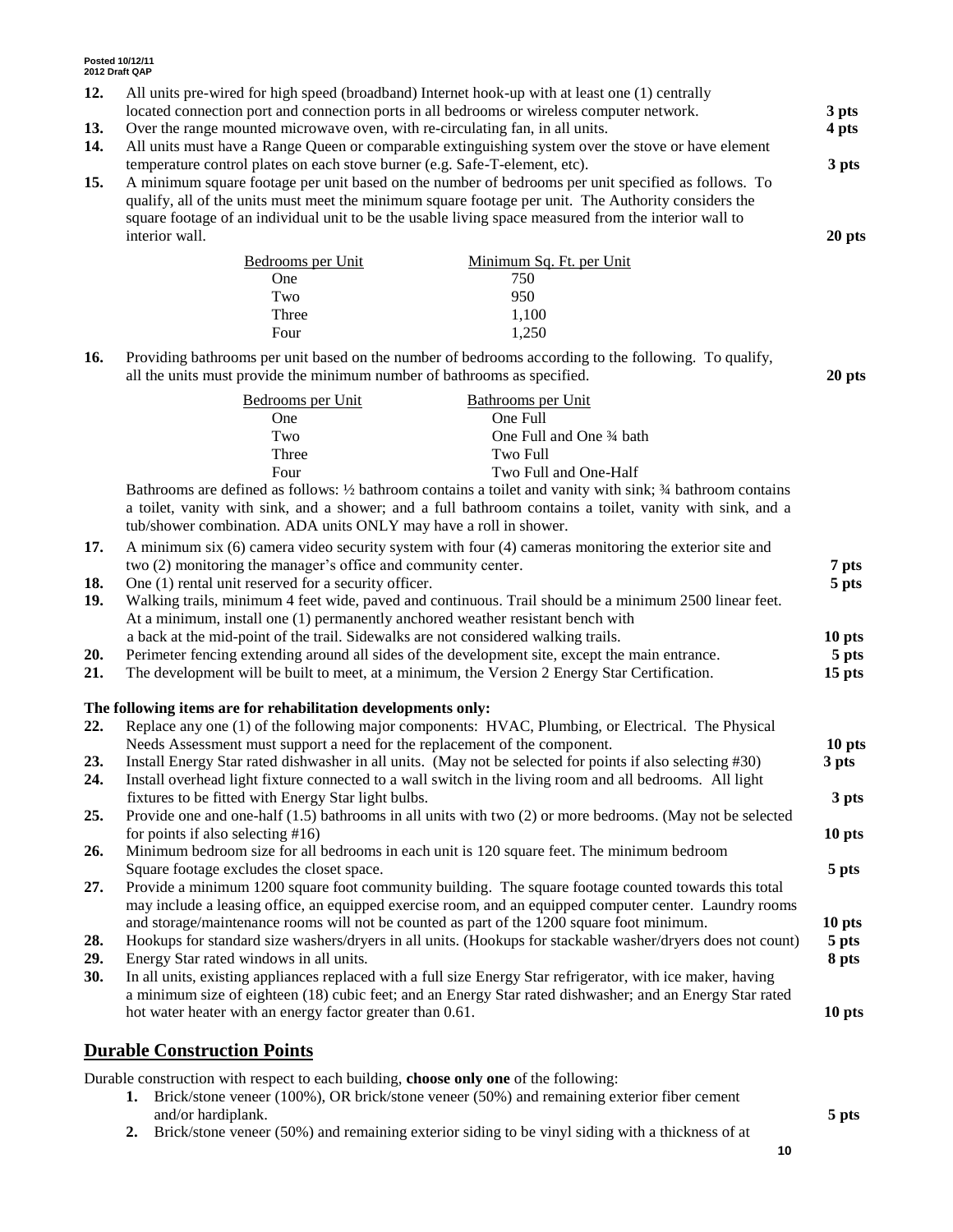least .044 mils; or full fiber cement. **3 pts**

 **Note:** The exterior of the building is defined as the exterior façade from finished grade elevation to eave line. All exterior wall faces must have an excess of brick/stone veneer based on the percentages selected above. This is applicable to all sides of all the buildings. On all exterior walls the brick/stone must extend above all areas of grass, landscaping and other areas of soil or mulch.

### **Targeting Characteristics**

Developments that elect to both rent and income restrict up to twenty-five percent (25%) of the total units to 50% AMI tenants, for the entire term of the LIHTC compliance period. Points will be awarded on a sliding scale rounded to two decimal places. **0-25 pts**

### **Financial Characteristics**

The Authority will apply cost standards for Eligible Basis per Heated Square Foot (EBHSF) based on the group average for each type of development submitted in the <del>Tier Two</del> funding cycle. The Authority will use discretion in determining the groups for comparison. Developments with costs that appear to be higher than typically warranted will be reviewed by the Authority's construction cost consultant. The construction cost consultant may take into account building types, site conditions, local requirements, and costs for similar developments in the area. If, based on the consultant's review, the development costs are found to be reasonable and can be substantiated then the development will remain in the competition. If however, after the consultant's review the costs cannot be substantiated or if substantiated are still found to be unreasonable for affordable housing, then the development will be eliminated from the tax credit competition.

Applicant(s) must provide letters of reference from at least two (2) tax credit syndicators, at least one of which must include the syndicator's expressed intent to partner with the applicant(s) in the development of a South Carolina tax credit development.

# **IV. TIE BREAKER CRITERIA**

**The following factors will be used in the order they are listed to break a tie. If a tie is broken using the first factor then the other factors will not be applied and so on.**

- **1.** Developments with the highest site scores from Tier One.
- **2.** Developments with the highest market study scores from Tier One.
- **3.** Any developments involved in a tie and not located in the following towns/cities areas, as determined by the Authority, would will not be considered for funding in the  $2012<sup>1</sup>$  tax credit cycle over developments located in the following areas: Aiken, Bluffton, Columbia, Conway, Edgefield, Florence, Greenville, Myrtle Beach, North Charleston, Port Royal, Rock Hill, Spartanburg, Summerville, and Union. The Authority will determine the exact location of the development.
- **4.** Developments proposed for funding in the following underserved counties: Abbeville, Allendale, Bamberg, Barnwell, Cherokee, Chester, Chesterfield, Clarendon, Colleton, Dillon, Dorchester, Fairfield, Greenwood, Hampton, Jasper, Lee, Marion, McCormick, Newberry, Oconee, Orangeburg, Pickens, Saluda, and Williamsburg.
- **5.** Development design and affordability. This will be measured using the following development characteristics: (1) lowest affordable rents; (2) highest point score of amenities; (3) most durable construction; and (4) square footage as outlined herein. The Authority will calculate a weighted average of the square footage by bedroom size by project to all new construction developments, for new construction developments submitted, or to all rehabilitation developments, for all rehabilitation developments submitted. This calculation will be done regardless of set-aside or tenant types. For tie breaker purposes, the Authority will use the weighted averages up to a maximum sq. ft. per unit of 850 for 1 bedroom units, 1100 for two bedroom units, 1250 for three bedroom units, and 1450 for four bedroom units.

Developments providing units with larger square footages. The Authority will calculate a weighted average of the square footage by bedroom size by project to all new construction developments, for new construction developments submitted, or to all rehabilitation developments, for all rehabilitation developments submitted. This calculation will be done regardless of set aside or tenant types.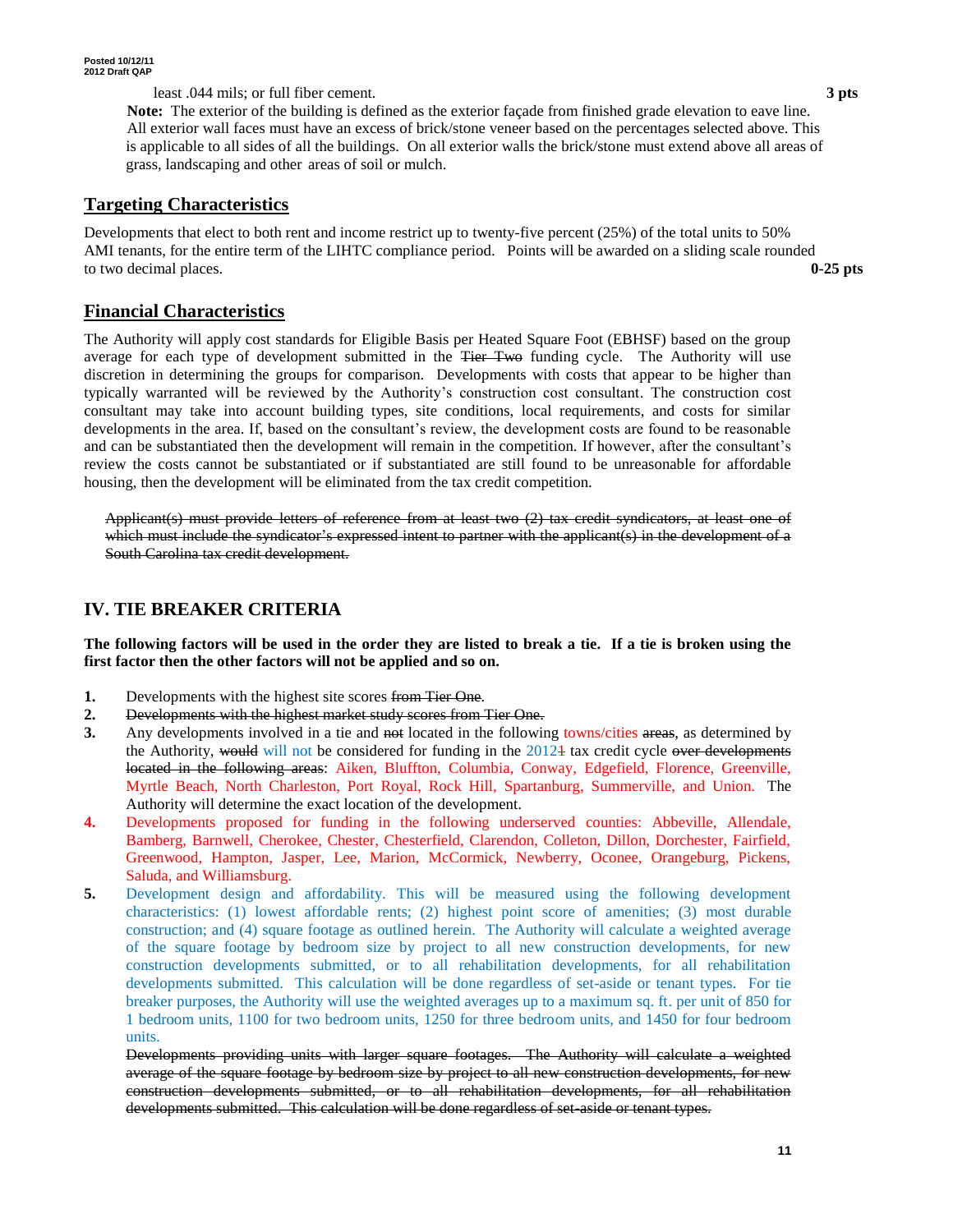- **6.** Sites located in a Community Revitalization Development Plan (CRDP) area. The CRDP must have been adopted not later than January 1, December 31, 2011. Evidence of such must be verified in writing by a City/County official and submitted with the Tier One application. The proposed development must be part of an existing and ongoing revitalization of the area.
- **7.** Eventual Homeownership: Provide a detailed narrative of how homeownership will be achieved. Submit an acceptable Conversion Agreement, and other documentation as required, that provides for tenant ownership at the end of the initial fifteen (15) year compliance period. The Applicant must submit a conversion plan as well as other required documentation that includes but is not limited to a detailed timeline outlining how the tenants will become homeowners. The conversion plan must include all homebuyer counseling programs to be provided along with the financial procedure that will be used to transfer the rental units into homeownership. The Applicant must execute a Conversion Agreement providing that the units will be converted to tenant ownership at the end of fifteen (15) year tax credit compliance period or the twenty (20) year compliance period if receiving state HOME funds.
- **8.** Sites considered as having Historic Character. Historic Character generally means any development consisting of one or more structures (1) (a) individually listed in the National Register of Historic Places; or (b) located in and contributing to a National Register Historic District and (2) the rehabilitation of which will be completed in such a manner as to be eligible for federal and state historic rehabilitation tax credits. The historic character of a site may be established by documentation from the South Carolina Department of Archives and History with the Tier One application submission.
- **9.** Developments located in a Qualified Census Tract (QCT) that contribute to a concerted Community Revitalization Development Plan (CRDP). The CRDP plan must be included with the Tier One application submission.
- **10.** If Applications are still tied after all above tie breakers have been applied, the Authority will utilize a lottery system. All Application identification numbers, ONLY for those Applications still tied for funding, will be placed in a drum and the Executive Director shall draw projects at random until all funds are exhausted.

## **V. MANDATORY DESIGN CRITERIA**

The following mandatory design criteria **must be** included in the development design:

### **For ALL Development Types:**

- **1.** Window coverings for each window, including glass doors, must be installed. Metal blinds are not permitted.
- **2.** All kitchen and bathroom interior cabinets must be solid wood or wood/plastic veneer products with dual slide tracks on drawers. New cabinets must have solid wood dual sidetrack drawers and no laminate or particleboard fronts for doors or drawer fronts. Cabinets shall meet the ANSI/KCMA A1 61.1 performance and construction standard for kitchen and vanity cabinets. Cabinets shall bear the certification seal of KCMA (Kitchen Cabinet Manufacturers Association).
- **3.** All entry doors must be metal-clad wood, steel or fiberglass doors that are insulated, paneled, and have a peephole. Deadbolt locks are required in entry doors. Dead bolt locks on entry doors should have "thumb latch" on interior side. Double keyed dead bolt locks are prohibited. The minimum clear width of all exterior doors shall be 34 inches.
- **4.** Bi-fold and sliding interior doors are prohibited. All doors must be side hinged.
- **5.** A landscaping plan must be submitted indicating areas to be sodded and landscaped. Landscaping plan(s) must follow any applicable landscape municipal ordinance. At a minimum, sod shall be installed on the front and side areas to a point twenty (20'-0") feet from the building(s). Landscaping may incorporate sod and drought resistant plants and shrubs. All disturbed areas not sodded must be seeded.
- **6.** A recreation area suitable for proposed tenant targeting:
	- **a)** For family developments (i) Playground for children located away from automobile traffic patterns with commercial quality play equipment (the playground area must have a minimum of four (4) separate pieces of equipment or a structure that encompasses a minimum of four (4) pieces of equipment) accessible to handicapped traffic and at least one permanently anchored, weather resistant bench, with a back, or (ii) an exercise room with a minimum of three nautilus-type workout machines (this room's square footage may be included in the minimum 1,200 sq. ft. community building);
	- **b)** For older persons developments  $-$  (i) An exercise room with a minimum of three (3) nautilus type work-out machines (this room's square footage may be included in the minimum 1,200 sq. ft.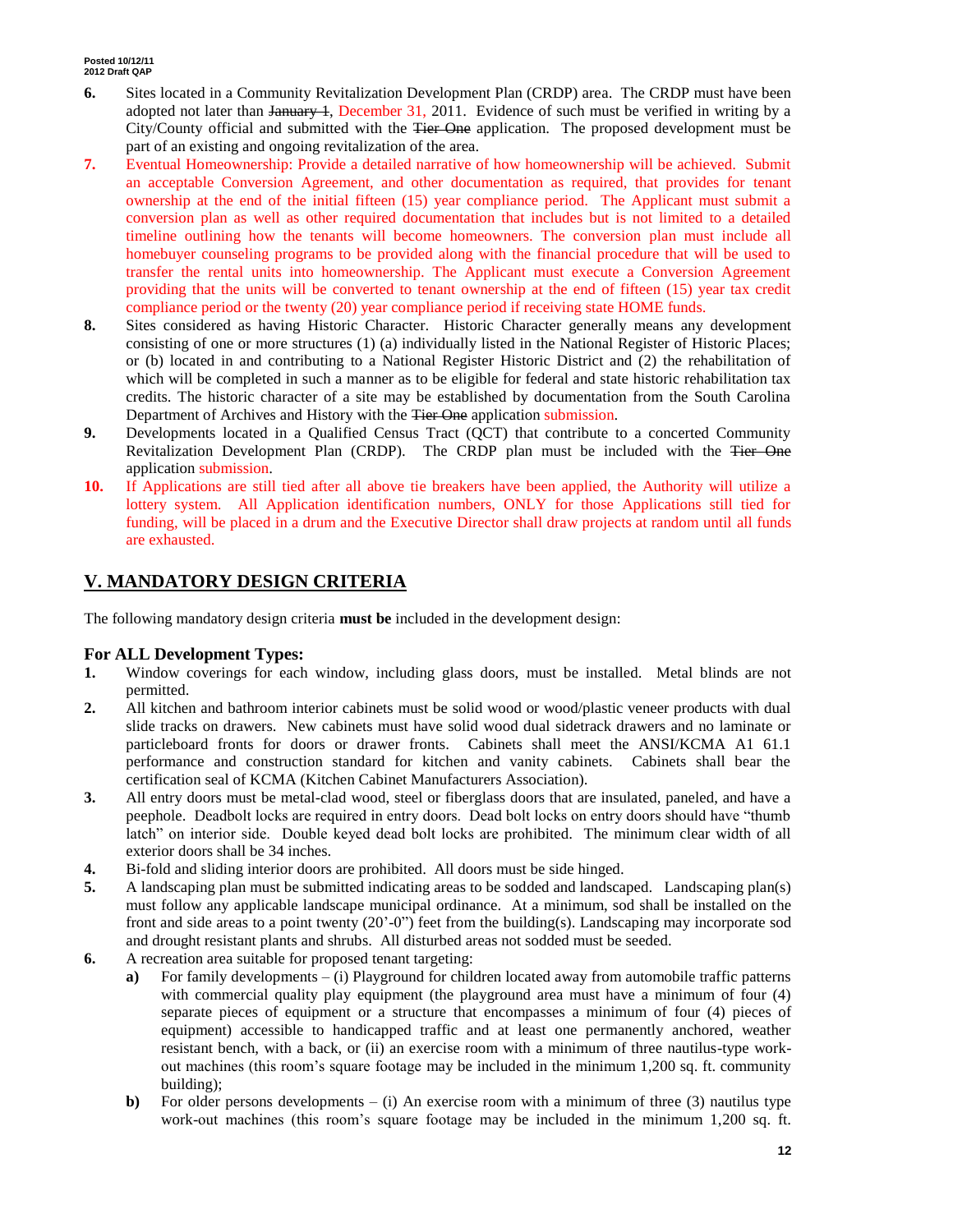community building), or (ii) a minimum of one gazebo, with seating, equipped with an Energy Star ceiling fan with light fixture.

- **7.** A new development sign at the entrance(s) to the complex affixed with a Fair Housing logo.
- **8.** Exterior lighting fixtures at all entry doors including individual apartment units, community buildings and common areas within the building(s). The fixtures at the individual apartment units are to be controlled from the interior of the unit.
- **9.** Enclosed trash dumpsters and/or compactors. The dumpster must be enclosed by solid fencing on at least three sides. The pad and approach pad to the dumpster must be concrete and not asphalt. The trash dumpster/compactor must be ADA accessible and located on an ADA accessible route.
- **10.** Roofing materials shall be anti-fungal shingles with a minimum 25-year warranty.
- **11.** The following Energy Star appliances must be provided in each unit: Full sized refrigerator-freezer, with ice maker, having a minimum size of fourteen (14) cubic feet.
- **12.** At least fourteen (14) SEER HVAC units must be installed. If the Physical Needs Assessment, completed for a rehabilitation development, does not recommend replacement of existing HVAC units in the development, this mandatory criterion is waived. However, any replacement HVAC units installed in the development must be at least fourteen (14) SEER. All refrigeration lines must be insulated. All developments must have central heat and air. Window units are not allowed for any development type.
- **13.** A laundry facility containing: (a) at least one (1) commercial washer and one (1) commercial dryer per twenty-four (24) units; and (b) adequate seating and at least one (1) table for folding clothes. For developments containing more than one hundred (100) rental units that also provide washer and dryer hookups in all units, a minimum of one (1) commercial washer and one (1) commercial dryer per thirtytwo (32) units is required. Single family detached unit, townhouse, or duplex developments must provide a washer and dryer hookup in every unit. Developments providing washers and dryers in all rental units are not required to provide a laundry facility.
- **14.** Each unit must be equipped with a 5 lb. ABC rated dry chemical fire extinguisher readily accessible in the kitchen and mounted to accommodate handicapped accessible height in accessible units.
- **15.** Wall switch controlled Energy Star rated overhead lighting is required in all rooms.
- **16.** Sites located in a Radon Zone-1 (highest level) will require Radon Resistant New Construction Practices. Rehabilitation projects must meet the Radon Mitigation Standards as required by the Environmental Protection Agency.
- **17.** All new construction developments must submit a complete site specific soils report and boring site plan, not more than one year old at the time of submission of final plans and specifications, bound within the project specifications. Rehabilitation projects adding any new building foundations must submit a foundation specific soils report. The soils report and boring site plan must reflect the results of laboratory tests conducted on a minimum of one (1) soil boring per planned building location and a minimum total of two (2) soil borings at the planned paved areas of the development. A registered professional engineer or a certified testing agency with a current license to practice in the State of South Carolina must prepare the report. Rehabilitation projects adding any new building foundations must also submit a foundation specific soils report and boring site plan as stated above.
- **18.** Metal flashing or 20 mil polyethylene when used in conjunction with a self- adhering polyethylene laminate flashing, must be installed above all exterior door and window units.
- **19.** Mailboxes, playground and all exterior project amenities must be ADA accessible.
- **20.** Exterior wall insulation must have an overall R-11 minimum for the entire wall assembly and roof or attic insulation must have an R-30 rating minimum.
- **21.** Tub/shower units must have minimum dimensions of 30-inch width by 60-inch length and be equipped with anti-scald valves. All shower units without a tub must have minimum dimensions of 30-inch width by 48-inch length (ADA approved shower). All tubs in designated handicap accessible units must come complete with "factory- installed grab bars".
- **22.** Mirror length must extend to top of vanity backsplash with top of mirror a minimum of 6'-0" above finish floor. Framed decorative mirrors or medicine cabinets with mirrors are allowed with a minimum size of  $14$ " x 24" and must be hung with the top of mirror a minimum of 6'-0" above finish floor. Vanity cabinets or a medicine cabinet shall be provided in all units. All cabinets in designated handicap accessible units must be installed at ADA mounting heights.
- **23.** Water heaters must be placed in drain pans with drain piping plumbed to the outside.
- **24.** Pipe all Temperature & Pressure (T&P) relief valve discharges direct to exterior of building and elbow down to spill at 6" above finish grade.
- **25.** Exterior shutters (new not recycled) are required on all 100% vinyl siding buildings. Only existing rehabilitation developments may have 100% vinyl building exteriors.
- **26.** Roof gable vents must be made of aluminum or vinyl materials.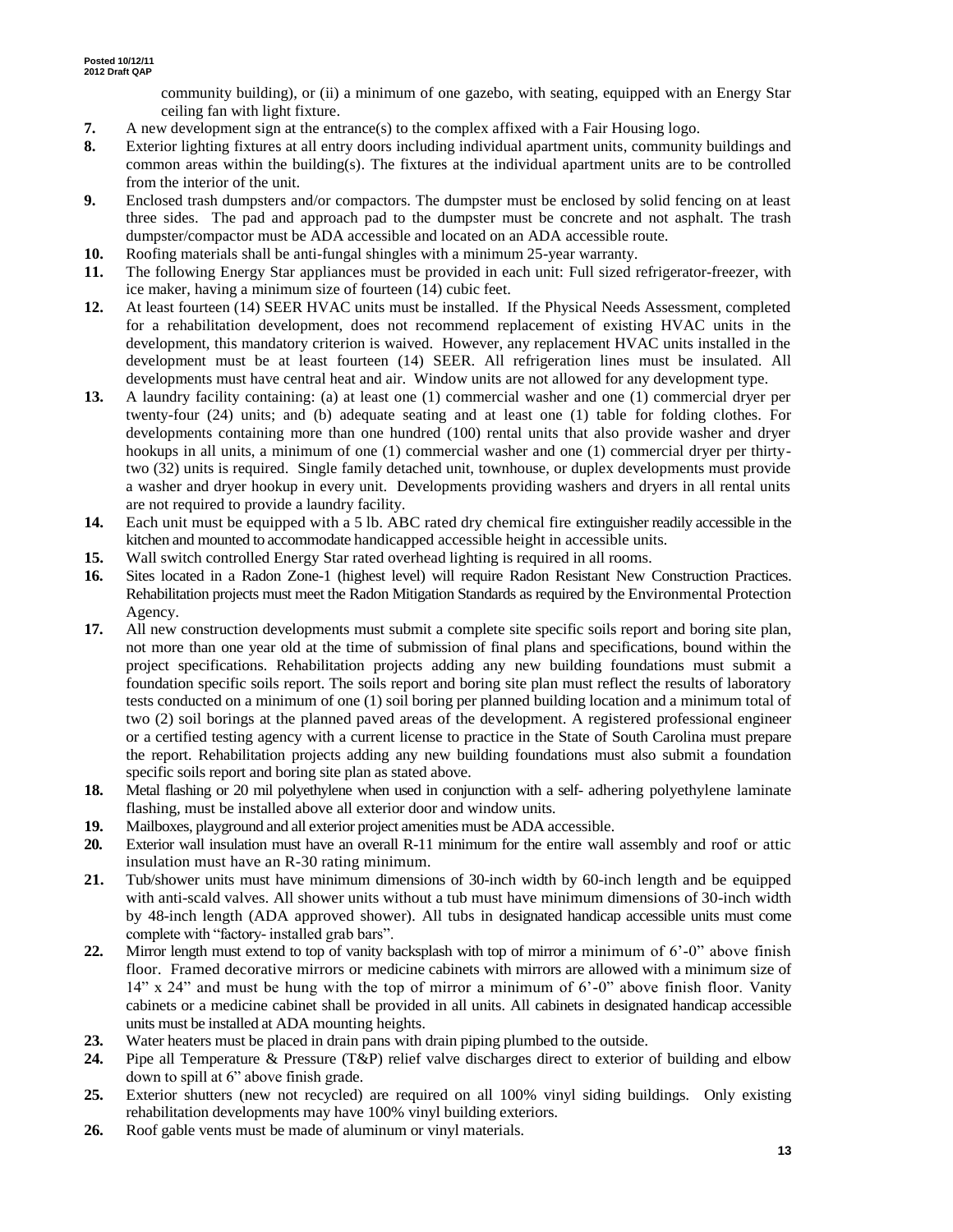- **27.** All attics must be vented.
- **28.** Carpet and Resilient flooring materials must meet minimum FHA standards.
- **29.** A minimum of two hard-wired battery back-up smoke detectors are required per unit.
- **30.** Pre-finished fascia and soffits must be vinyl covered, aluminum and/or perforated cementitious panels with vents.
- **31.** Gutter and downspout systems complete with splash blocks will be supplied surrounding all residential buildings.
- **32.** At a minimum, all developments must meet the 2006 International Energy Conservation Code.

#### **For ALL New Construction Developments:**

- **1.** All units must be equipped with an Energy Star rated dishwasher and an Energy Star rated hot water heater with an energy factor of 0.62 for gas or 0.93 for electric and will have manufacturer's data sheet submitted with plans.
- **2.** All units must have Energy Star rated windows and will have manufacturer's data sheet submitted with plans.
- **3.** All units must have an Energy Star rated HVAC system and will have manufacturer's data sheet submitted with plans.
- **4.** Lighting must be in all common area corridors, stairwells, and the community room. Interior light fixtures to be fitted with Energy Star light bulbs.
- **5.** Low flow water saving features must be used- low flow showerheads, low flow kitchen and bathroom faucets, and low flow toilets and will have manufacturer's data sheet submitted with plans.
- **6.** Washer/dryer hookups in all units.
- **7.** A minimum 1200 square foot community building. Entire facility must be ADA compliant. The square footage counted towards this total may include a leasing office, an equipped exercise room, and an equipped computer center. Laundry rooms and storage/maintenance rooms will not be counted as part of the 1200 square foot minimum. For developments proposing the second phase of a previously completed contiguous tax credit development, the requirement for an additional 1200 square foot community building is waived. However, it is required that laundry facilities be provided to the new phase and must be constructed on the site of the proposed phase. The mandatory laundry facility requirements under Section V. Mandatory Design Criteria, item 14 must be met.
- **8.** All units pre-wired for cable television hook-ups in the living room and one (1) per bedroom.
- **9.** Units with three (3) or more bedrooms must have a minimum of two (2) full bathrooms.
- **10.** The minimum bedroom size for the primary bedroom in each unit must be at least 168 square feet. All other bedrooms must be a minimum 120 square feet. The minimum bedroom square footage excludes the closet space.
- **11.** All older persons (55+ years) and elderly developments will be one-story structures, or if greater than one story, all stories will be accessible by elevators.
- **12.** All sidewalks and walkways shall be a minimum of 36" in width and made of concrete and shall provide access to all parking spaces, front entryway doors, common amenities and driveways and shall be ADA compliant.
- **13.** Sliding glass doors are prohibited.
- **14.** Water closets must be centered, at a minimum, 18 inches from sidewalls or vanity/lavatories.
- **15.** Public use stairway components, such as stringers, treads, and risers must be constructed from steel or concrete. Handrails and pickets must be constructed from steel or aluminum.
- **16.** Patio and porch/balcony components used as part of the building shall have concrete slabs or decks and must be constructed so that no wood is exposed. Concealment shall be with materials such as aluminum or vinyl siding or cementitious materials. Structural wood columns shall be at a minimum  $6"$  x  $6"$  pressure treated columns concealed as noted above with properly sized fiberglass, high density urethane or aluminum columns. Decorative rails and/or guard rail systems used at porches and patios shall be code compliant systems of vinyl, fiberglass or metal. Wood railings are not allowed.
- **17.** Wall Framing: Sound proofing or sound batt insulation is required between the stud framing in party walls. A sound rating of STC 54 is required.
- **18.** Fluorescent lighting is required in the kitchen.

### **For ALL Single Family, Townhouse, and Duplex Developments:**

- **1.** All detached single family homes must contain a minimum of three (3) bedrooms and two (2) full bathrooms.
- **2.** All townhouses must contain a minimum of two (2) bedrooms and one and one-half bathrooms. At a minimum, a half bathroom must be located on the first floor.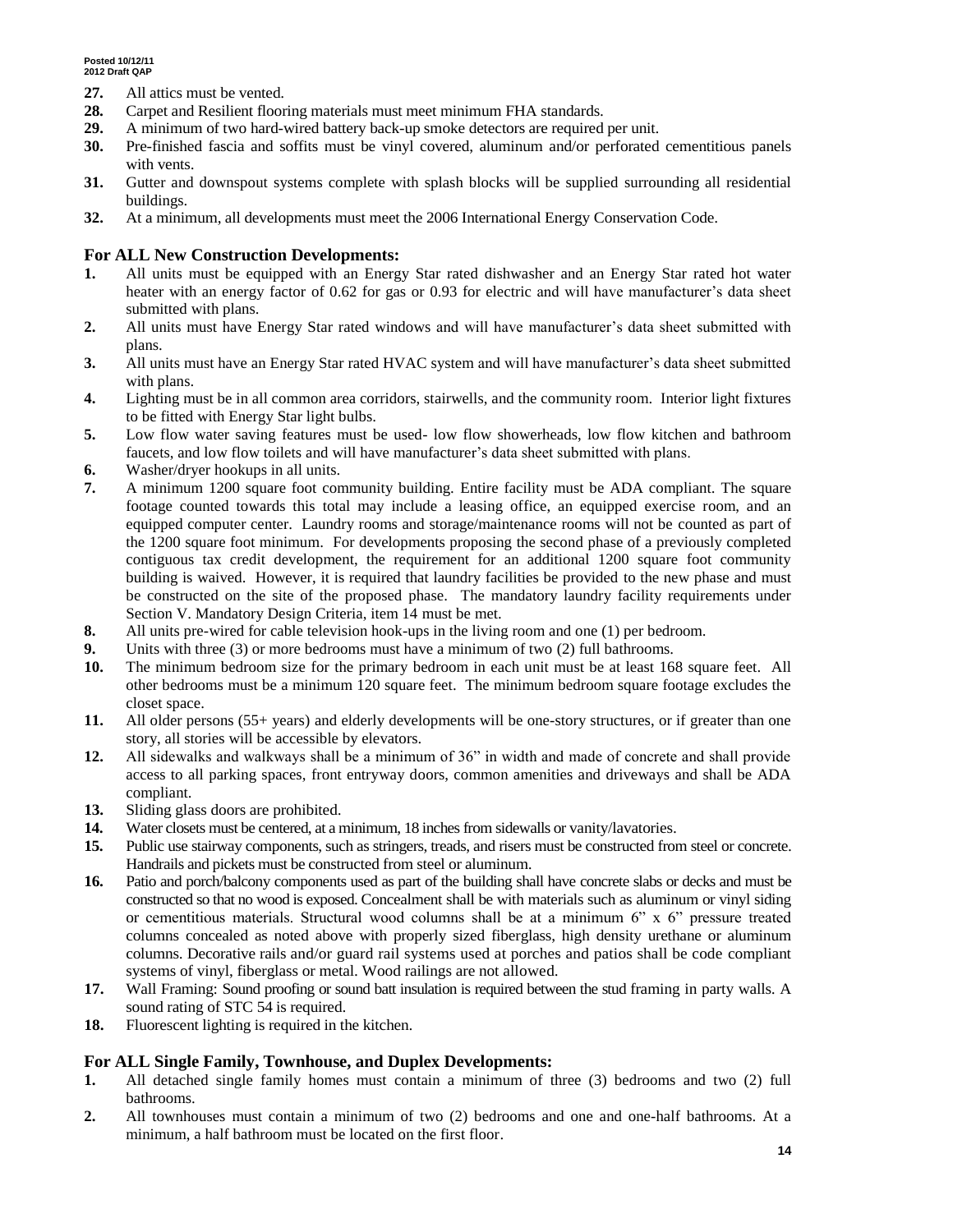- **3.** All duplexes must contain a minimum of two (2) bedrooms and one and one-half bathrooms.
- **4.** Developments must have concrete driveways, curbing at street and front entry walkways.
- **5.** Developments must have a washer and dryer hookup in each unit.

### **For ALL Rehabilitation Developments:**

Any of the following mandatory items (not to include repainting of the entire unit) replaced on or after January 1, 2006 are not required to be replaced as part of the rehabilitation.

- **1.** Replace and install new flooring in each unit. At a minimum, tile must be VCT or better.
- **2.** Entire unit (all rooms and ceilings) must be repainted.
- **3.** New bathroom fixtures must be installed to include the following:
	- **a)** New tub and new shower, re-glazing not allowed. Three piece surround insert is acceptable. All caulking must be replaced.
	- **b)** Replace sink, vanity and plumbing fixtures with new. Vanity to include, at a minimum, a pull out drawer and/or storage area.
	- **c)** New toilet.
	- **d)** Install new re-circulating exhaust fan.
	- **e)** Install new water supply valves.
- **4.** New kitchen fixtures must be installed to include the following:
	- **a)** Dual track sliding drawers.
	- **b)** New double sink and plumbing fixtures.
	- **c)** New stove with re-circulating exhaust fan.
	- **d)** New Energy Star rated refrigerator, with ice maker that is a minimum of 14 cubic feet.
	- **e)** Install new water supply valves.
- **5.** All entry doors must be steel or fiberglass doors that are insulated, paneled, and have a peephole.
- **6.** New Energy Star hot water heaters with an energy factor greater than 0.61.
- **7.** Replace all windows with insulated, double pane glass in either vinyl or aluminum framing.
- **8.** All units wired for high speed (broadband) Internet hook-up with at least one (1) centrally located connection port or wireless computer network. All wires to be hidden.
- **9.** Units with existing washer/dryer connections must replace and install new water supply fixtures and valves.
- **10.** All older persons (55+ years) and elderly acquisition/rehabilitation developments may have more than one-story, provided that existing elevators, receiving regular maintenance, are in good working condition as of the <del>Tier Two</del> Application submittal date and service all upper level rental units. Those developments without existing elevators will be required to install elevators.
- **11.** Window blinds and exterior window screens to be replaced if damaged or missing.
- **12.** Replace all damaged and worn interior doors, jams, frames, and hardware.

### **For ALL Adaptive Reuse Developments:**

The definition of "adaptive reuse" is the conversion of an existing non-residential building(s) into a residential building(s). The architect must certify on **Exhibit G** that the development will meet the following requirements:

- **1.** A minimum of fifty percent (50%) of the square footage of each existing building(s) must be converted to residential use; and
- **2.** If additional buildings/units are constructed to provide additional space, the total square footage of the previously existing building(s) must constitute a minimum of fifty percent (50%) of the total square footage of the entire development.

# **VI. ADMINISTRATION OF THE QUALIFIED ALLOCATION PLAN**

The Authority reserves the right to resolve all conflicts, inconsistencies, or ambiguities, if any, in the QAP or that arise in administering, operating, or managing the reservation and/or allocation of the LIHTC Program. The Authority, at its sole discretion, reserves the right to allocate housing tax credits in a manner not in accordance with this OAP. At such time, or either a reasonable time thereafter, the Authority shall, as required by Section  $42(m)(1)(A)(iv)$  of the Code, provide a written explanation to the general public of its reasons for making such allocation. The Authority further reserves the right, at its sole discretion, to modify or waive, on a case-by-case basis, any provision of this QAP or the LIHTC Manual that is not required by the Code. In any case where compliance with the QAP or LIHTC Manual produces unusual hardship or difficulty and the Code or regulations do not require the provision, the application of such provision may be waived in the Authority's sole discretion upon a showing of substantial need and any other evidence as requested by the Authority.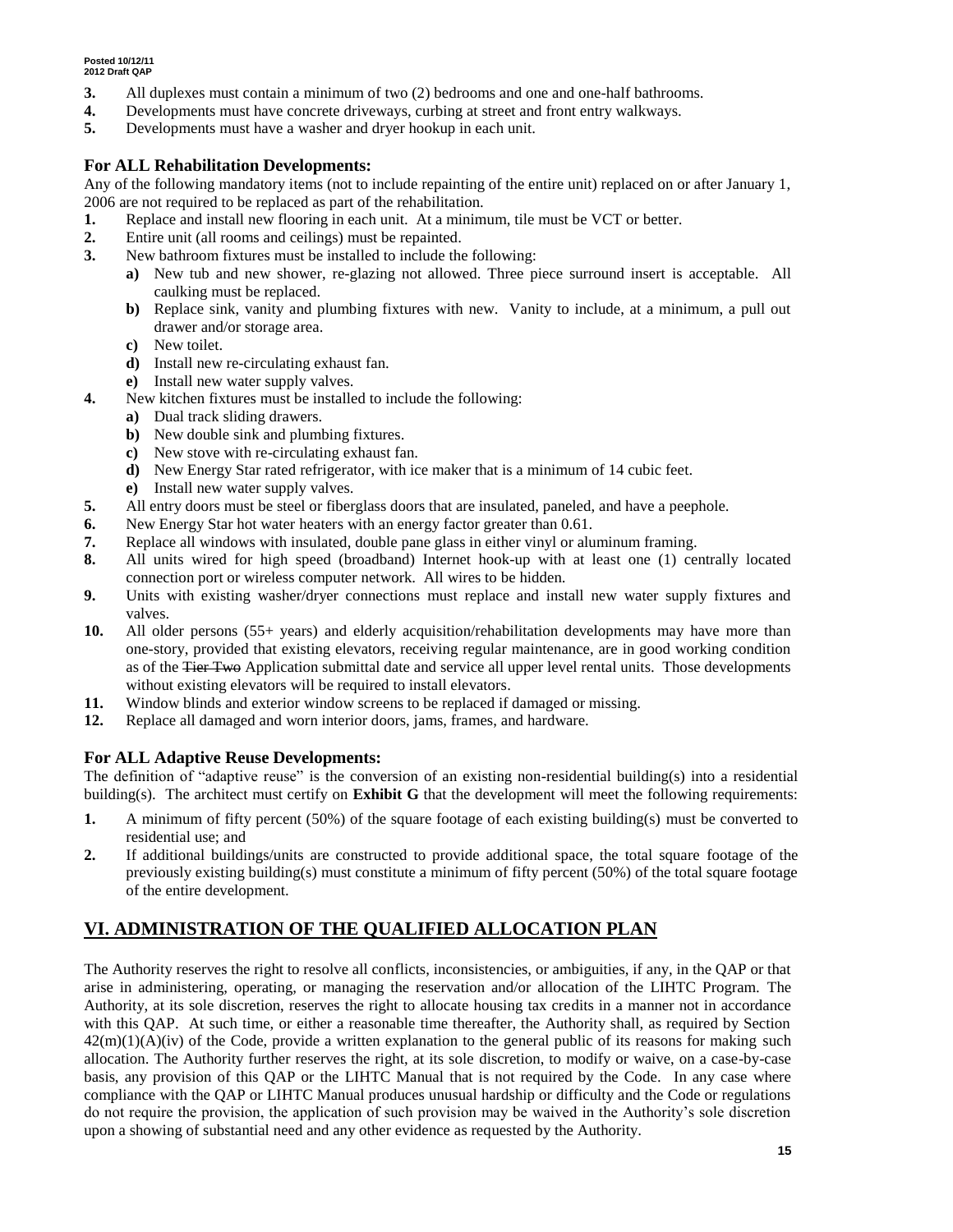The Authority reserves the right to withhold the issuance of a Form 8609 for any development or building that is determined at the Authority's sole discretion **not to have been constructed in accordance with the representations** contained in the development descriptions and certified to in **Exhibit G** by the architect.

The QAP and LIHTC Manual are intended to provide sufficient information to prospective LIHTC applicants. However, due to the complexity of the program and the housing development process in general, not every potential circumstance is covered in the QAP or LIHTC Manual. The Authority will interpret the policies and guidelines contained in the QAP and LIHTC Manual upon review of an application for tax credits, and may accept or reject an application based on its interpretation. Applicants are strongly encouraged to seek guidance from Authority staff regarding any situation not explicitly addressed in the QAP or LIHTC Manual prior to submitting an Tier One or Tier Two application. However, the Authority reserves all rights in processing the applications. The applicants are solely responsible for the contents of their applications and cannot rely on any representation by Authority staff.

By submitting an application to the Authority, the applicant waives, hold harmless, and releases any claim or cause of action against the Authority or its staff related to or arising under the processing or scoring of any application or for the award of any tax credits under this program, and further the applicant covenants not to sue the Authority or its staff related to or arising under the processing or scoring of any applications or for the award of any tax credits under this program. The applicant further agrees to indemnify the Authority for any claim or cause of action brought against the Authority related to or arising under the applicant's Tier One or Tier Two application.

## **VII. RECONSIDERATION PROCESS**

Any applicant wishing to request a reconsideration of a scoring decision of the Authority of either the Tier One or Tier Two Tax Credit Application may do so in writing to be delivered to the attention of the Executive Director. Applicants may ONLY appeal request reconsideration for applications in which they have an ownership interest. Requests must be sent via hand delivery or overnight courier or facsimile. An e-mail courtesy copy is appreciated, but does not constitute a timely request for reconsideration. Reconsideration requests must be received by the Authority by 5:00 p.m. (EST) within three (3) business days of the date of the posting of the point scores for the Tier One and/or Tier Two applications on the Authority's website. Determination letter(s) regarding point scores will be mailed the same day as posting of the point scores. Reconsideration requests must specifically identify the grounds for the reconsideration request. Only the application and documents then-existing in the Authority's file will be considered. No additional documentation will be accepted by the Authority unless it explains previously submitted documentation. The burden is on the applicant to demonstrate any errors in the review and/or point scoring process.

The Authority will provide applicants confirmation via facsimile and/or email (if the applicant specifically requests and consents in writing to e-mail notification) acknowledging receipt of the request for reconsideration. An Executive Committee, to include the Executive Director, will make a determination on the reconsideration request within seven (7) business days, and the Authority will provide a copy of the written determination to the applicant via U.S. Postal Service and e-mail. facsimile and/or (if the applicant specifically requests and consents in writing to e-mail notification). If the Executive Committee deems that a meeting and/or conference call is necessary, such a meeting and/or conference call will be scheduled within the seven (7) business day time period. The Executive Committee will not be made up of any staff involved with the initial point scoring of the tax credit application.

### **VIII. AMENDMENTS TO THE QUALIFIED ALLOCATION PLAN**

The Authority reserves the right to amend the QAP or LIHTC Manual as needed for the purpose of clarification, ensuring compliance with the Code or regulations, or any change necessary to affect the spirit and intent of the LIHTC Program as determined in the sole discretion of the Authority. All amendments shall be fully effective and incorporated herein immediately. Amendments may reflect changes, additions, deletions, interpretations, or other matters necessary to comply with the Code or regulations. Amendments are not limited to, but may perform such acts as cure ambiguities, supply information on omissions, correct inconsistencies, or facilitate the allocation of LIHTC that would not otherwise be allocated.